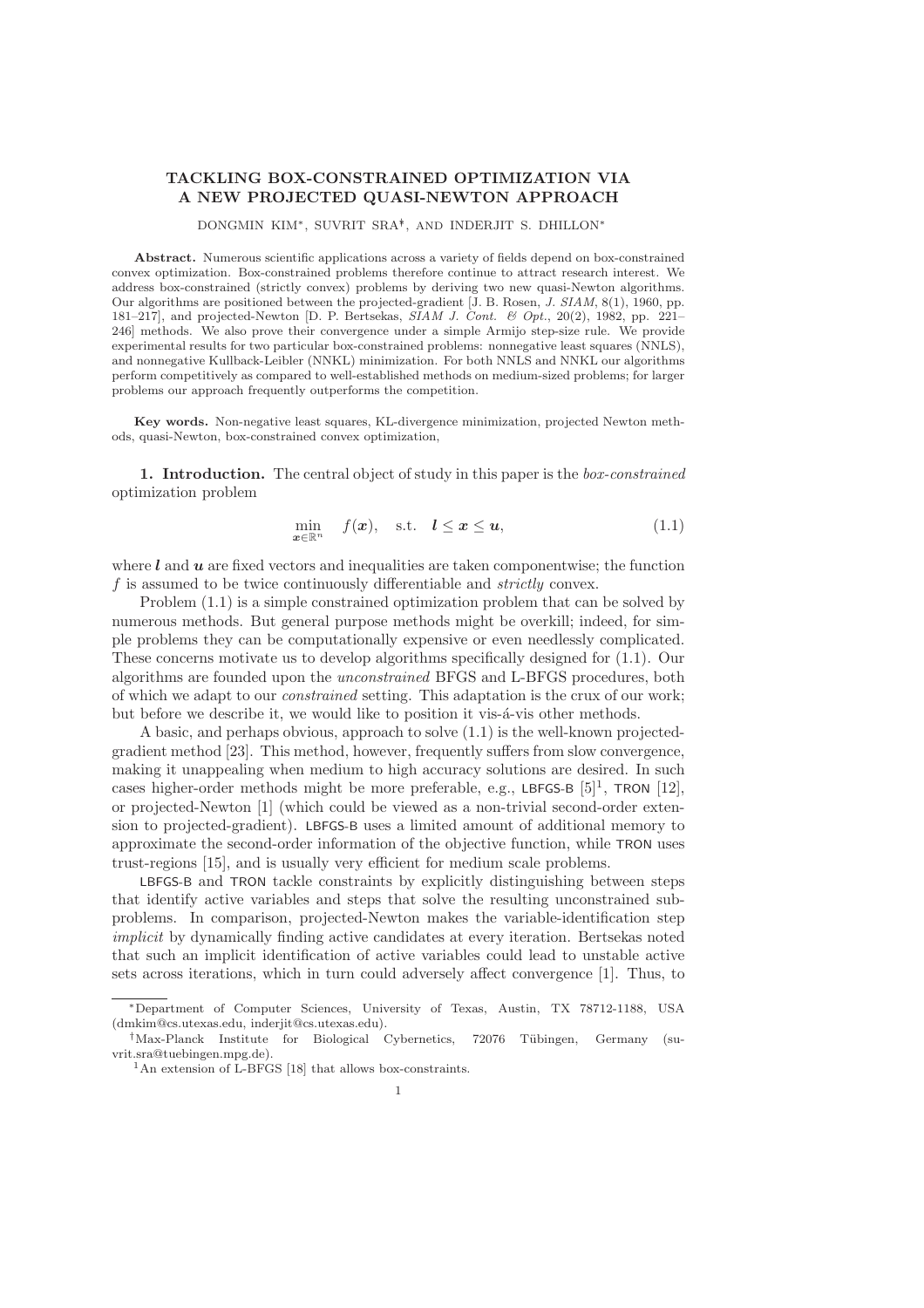stabilize the projected-Newton method he developed a refined procedure that guarantees finite identification of the active set. Although we build on projected-Newton, we avoid its refinements and make important modifications: we use simpler line-search and a different choice of working sets. These changes sacrifice the finite identification property, but at the gain of implementation ease. Moreover, by supporting a limited-memory version, we allow our method to scale well to large problems.

The rest of this paper is organized as follows. In  $\S 2.1$  we overview our approach; in §2.2 major implementation issues are discussed; and in §3 we prove convergence. In §4 we compare our method to several other major approaches and show numerical results across several synthetic as well as real-life data. Finally, §5 concludes the paper with an outlook to future work.

2. Algorithms and Theory. Recall that the central problem of interest is

$$
\min_{\boldsymbol{x} \in \mathbb{R}^n} \quad f(\boldsymbol{x}), \quad \text{subject to} \quad \boldsymbol{l} \le \boldsymbol{x} \le \boldsymbol{u}, \tag{2.1}
$$

where  $\boldsymbol{l}$  and  $\boldsymbol{u}$  are fixed vectors and inequalities are taken componentwise; f is a twice continuously differentiable, strictly convex function.

2.1. Overview of the method. Our algorithm for solving  $(2.1)$  is inspired by projected-gradient [23] and projected-Newton [1]. Viewed in the general light of gradient methods [2], our method distinguishes itself in two main ways: (i) its choice of the variables optimized at each iteration; and (ii) the *gradient-scaling* it uses to compute the descent direction. Further details of the resulting iterative method follow.

At each iteration we partition the variables into two groups: *free* and *fixed*. Then, we optimize over only the free variables while holding the fixed ones unchanged. The *fixed* variables are defined as a particular subset of the active variables<sup>2</sup>, and this subset is identified using both the gradient and second-order information.

Formally, first at iteration k, we identify the *binding set*

$$
I_1^k = \left\{ i \, \middle| \, x_i^k = l_i \wedge \partial_i f(\boldsymbol{x}^k) > 0, \quad \text{or} \quad x_i^k = u_i \wedge \partial_i f(\boldsymbol{x}^k) < 0 \right\},\tag{2.2}
$$

where  $\partial_i f(\boldsymbol{x}^k)$  denotes the *i*-th component of the gradient  $\nabla f(\boldsymbol{x}^k)$ . The set  $I_1^k$  collects variables that satisfy the KKT conditions  $(1 \leq i \leq n)$ :

$$
\nabla f(\boldsymbol{x}) - \boldsymbol{\lambda} + \boldsymbol{\mu} = 0
$$
,  $\lambda_i (x_i - l_i) = 0$ ,  $\mu_i (x_i - u_i) = 0$ , and  $\boldsymbol{\lambda}, \boldsymbol{\mu} \ge 0$ ,

where  $\lambda$  and  $\mu$  are Lagrange multipliers corresponding to the  $\ell \leq x$  and  $x \leq u$ constraints, respectively. To see why the gradient information makes a difference in (2.2), consider an active variable  $x_i^k = l_i$  whose gradient component  $\partial_i f(x^k) \leq 0$ . For such a variable it may be possible to decrease the objective further, if at the next iteration we allow  $x_i^{k+1} > l_i$ . Thus, it is better to leave  $x_i^k$  free by not including it in (2.2) (a similar observation holds for  $x_i^k = u_i$ ).

Next, we refine the active variables using gradient-scaling information. To that end, let  $S^k$  be some non-diagonal positive-definite matrix. Further let  $\bar{S}^k$  be the matrix induced by  $S^k$  and the variables *not* in the binding set, i.e.,

$$
\bar{S}_{ij}^k = \begin{cases} S_{ij}^k, & \text{if } i, j \notin I_1^k, \\ 0, & \text{otherwise.} \end{cases}
$$

<sup>&</sup>lt;sup>2</sup>Components of  $\boldsymbol{x}$  that satisfy the constraints with equality.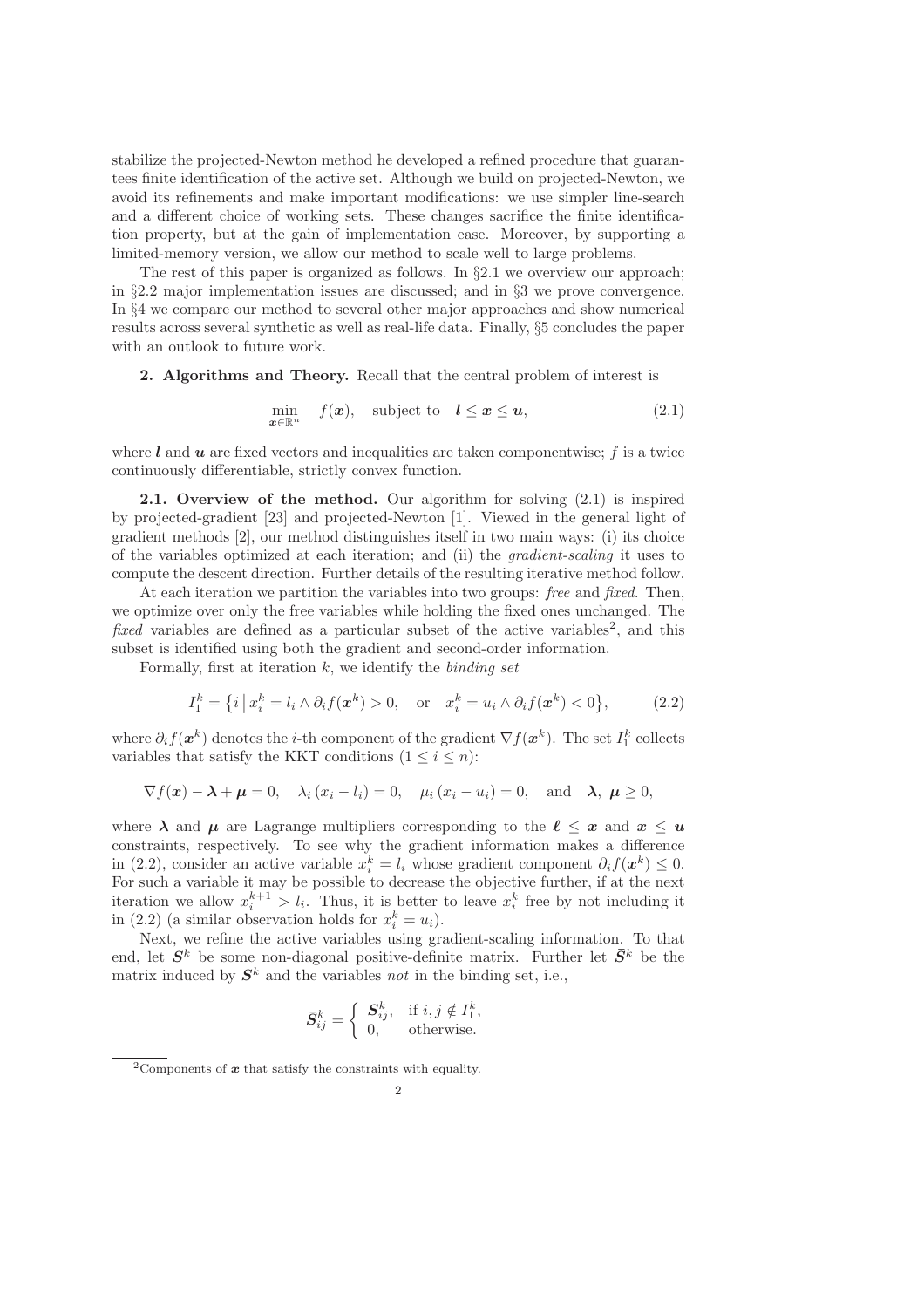Then, we define the second index-set

$$
I_2^k = \left\{ i \left| x_i^k = l_i \wedge \left[ \bar{S}^k \nabla f(x^k) \right]_i > 0, \quad \text{or} \quad x_i^k = u_i \wedge \left[ \bar{S}^k \nabla f(x^k) \right]_i < 0 \right\}. \tag{2.3}
$$

The set  $I_2^k$  captures variables left free by  $I_1^k$ , that should actually be fixed—e.g., if  $x_i^k$  is active but not in the binding set (i.e.,  $x_i^k = l_i$ , but  $x_i^k \notin I_1^k$ ), then as argued before, the objective function can be potentially decreased if we let  $x_i^{k+1} > l_i$ . In the presence of gradient-scaling, however, this decrease might not happen because even though  $x_i^k \notin I_1^k$ , the scaled-gradient  $[\bar{S}^k \nabla f(x^k)]_i$  is positive. Thus, at the next i iteration too we should fix  $x_i^{k+1} = l_i$ . The actual *fixed-set* is as defined below.

DEFINITION 2.1 (Fixed set). *Given sets*  $I_1^k$  and  $I_2^k$  identified by (2.2) and (2.3), *respectively, the* fixed *set*  $I^k$  *at iteration*  $k$  *is defined as the union*  $I^k = I_1^k \cup I_2^k$ .

2.1.1. Projected quasi-Newton Step. Having defined the *fixed* set we now present the main projected quasi-Newton step. The projection part is easy and requires computing  $\mathcal{P}_{\Omega}(x)$ , the orthogonal projection of x onto the set  $\Omega = [l, u]$ . The quasi-Newton part is slightly more involved as the variables not in the fixed-set  $I^k$ influence the gradient-scaling matrix, which is given by

$$
\hat{S}_{ij}^k = \begin{cases} S_{ij}^k, & \text{if } i, j \notin I^k, \\ 0, & \text{otherwise.} \end{cases}
$$

Finally, our projected quasi-Newton step is given by

$$
\boldsymbol{x}^{k+1} = \mathcal{P}_{\Omega}(\boldsymbol{x}^k - \alpha^k \hat{\boldsymbol{S}}^k \nabla f(\boldsymbol{x}^k)),
$$
\n(2.4)

where  $\alpha^k > 0$  is a step-size.

Pseudo-code encapsulating the details described above is presented in Algorithm 1, which we call projected quasi-Newton (PQN). Observe that in PQN an arbitrary positive-definite matrix may be used to initialize  $S^0$ , and any feasible point to initialize  $x^0$ . Further notice that we have not yet specified the details of computing the step-size  $\alpha^k$ , and of updating the matrix  $S^k$ . We now turn to these two important steps (and some other implementation issues) in §2.2 below.

2.2. Implementation details. In this section we describe a line-search routine for computing  $\alpha^k$ , and two methods for updating the gradient scaling matrix  $S^k$ .

2.2.1. Line Search. We choose the Armijo step-size rule [2, 6] for the linesearch; this rule is simple and usually works well both for unconstrained and constrained problems. The important difference in our implementation of Armijo is that we *restrict* the computation to be over the *free* variables only.

More specifically, to compute the step-size, first choose an initial step  $\gamma > 0$  and some scalars  $\tau$ ,  $\sigma \in (0, 1)$ . Then, determine the smallest non-negative integer t, for which the *sufficient-descent* condition

$$
f(\mathbf{x}^k) - f(\mathcal{P}_{\Omega}[\mathbf{x}^k - \gamma \sigma^t \hat{\mathbf{S}}^k \nabla f(\mathbf{x}^k)]) \geq \tau \gamma \sigma^t \nabla f(\mathbf{x}^k)^T \hat{\mathbf{S}}^k \nabla f(\mathbf{x}^k), \qquad (2.5)
$$

is satisfied. The step-size is then set to  $\alpha^k = \gamma \sigma^t$ . In §3 we prove that with this Armijo-based step-size our algorithm converges to the optimum.

2.2.2. Gradient Scaling. Now we turn to gradient scaling. To circumvent some of the problems associated with using the full (inverse) Hessian, it is usual to approximate it. Popular choices involve iteratively approximating the Hessian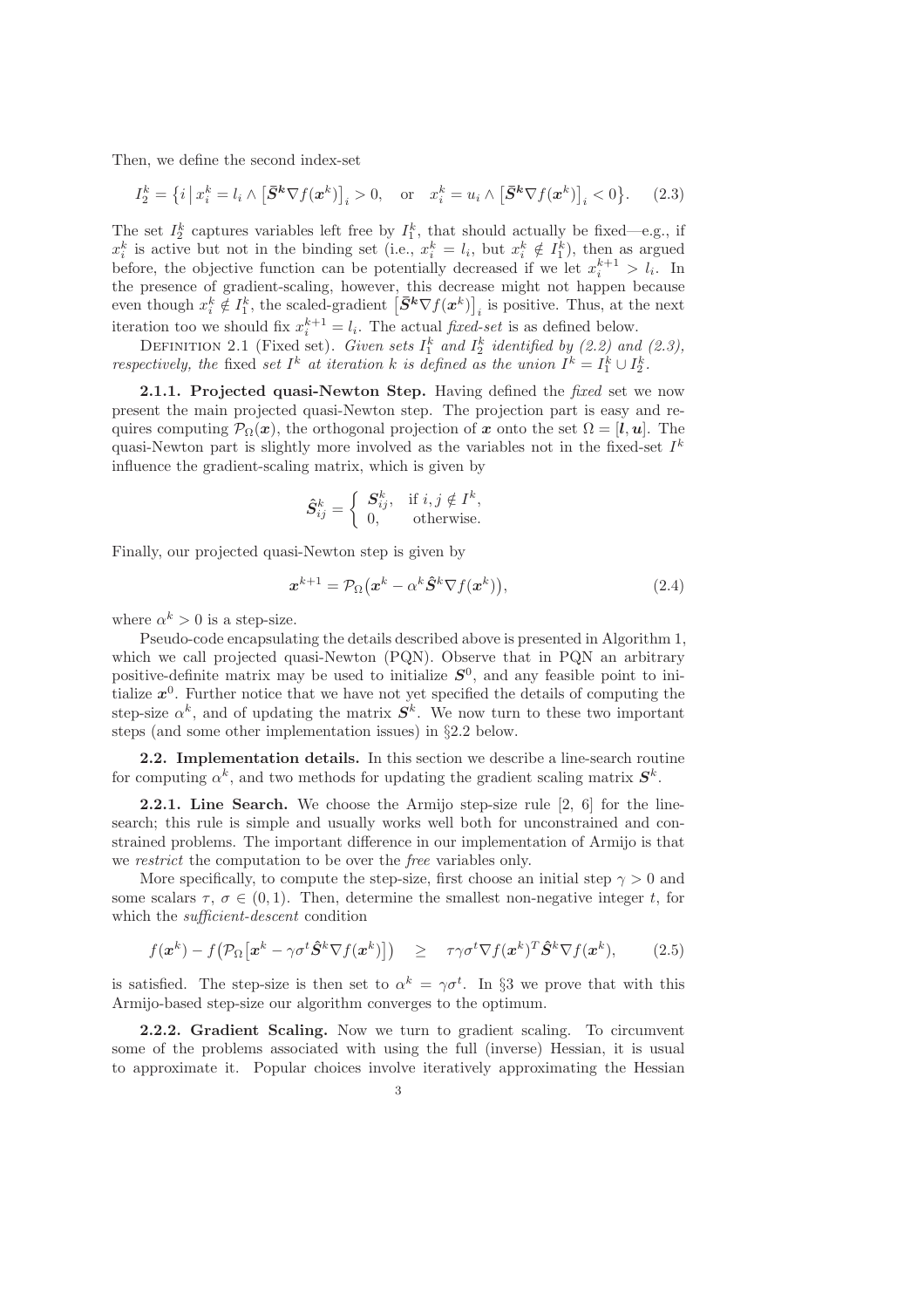Algorithm 1: Projected Quasi-Newton Framework

**Input:** Function:  $f(x)$ ; vectors  $l, u \in \mathbb{R}^n$ Output:  $x^* = \operatorname{argmin}_{l \leq x \leq u} f(x)$ Initialize  $k \leftarrow 0$ ,  $S^k \leftarrow I$ , and  $l \leq x^k \leq u$ ; repeat Compute the first index set  $I_1^k = \{i \big| x_i^k = l_i \wedge \partial_i f(\boldsymbol{x}^k) > 0, \text{ or } x_i^k = u_i \wedge \partial_i f(\boldsymbol{x}^k) < 0 \};$ Compute the second index set  $I_2^k = \left\{i \middle| x_i^k = l_i \wedge \left[ \bar{S}^k \nabla f(x^k) \right]_i > 0, \text{ or } x_i^k = u_i \wedge \left[ \bar{S}^k \nabla f(x^k) \right]_i < 0 \right\};$ Compute the *fixed* set  $I^k = I_1^k \cup I_2^k$ ; if  $\forall i, i \in I^k$  or  $\partial_i f(x^k) = 0$  *for all*  $i \notin I^k$  then  $\bar{S}^k = I;$ Re-compute  $I^k$ ; begin Find appropriate value for  $\alpha^k$  using line-search;  $\boldsymbol{x}^{k+1} \leftarrow \mathcal{P}_{\Omega}\big[\boldsymbol{x}^k - \alpha^k \hat{\boldsymbol{S}}^k \nabla f(\boldsymbol{x}^k)\big];$ Update gradient scaling matrix  $S<sup>k</sup>$  to obtain  $S<sup>k+1</sup>$ , if necessary;  $k \leftarrow k + 1$ ; until *Stopping criteria are met*;

using the Powell-Symmetric-Broyden (PSB), Davidson-Fletcher-Powell (DFP), or the Broyden-Fletcher-Goldfarb-Shanno (BFGS) updates; the latter are believed to be the most effective in general [2, 8], so we adapt them for our algorithm.

Suppose  $H^k$  is the current approximation to the Hessian, and that vectors  $g$  and s are given by the differences

$$
g = \nabla f(x^{k+1}) - \nabla f(x^k)
$$
, and  $s = x^{k+1} - x^k$ .

Then, the BFGS update makes a rank-two correction to  $\mathbf{H}^{k}$ , and is given by

$$
\boldsymbol{H}^{k+1} = \boldsymbol{H}^k - \frac{\boldsymbol{H}^k s s^T \boldsymbol{H}^k}{s^T \boldsymbol{H}^k s} + \frac{\boldsymbol{g} \boldsymbol{g}^T}{s^T \boldsymbol{g}}.
$$
 (2.6)

Let  $S<sup>k</sup>$  be the inverse of  $H<sup>k</sup>$ . Applying the Sherman-Morrison-Woodbury formula to (2.6) one obtains the update

$$
\mathbf{S}^{k+1} = \mathbf{S}^k + \left(1 + \frac{\boldsymbol{g}^T \mathbf{S}^k \boldsymbol{g}}{\boldsymbol{s}^T \boldsymbol{g}}\right) \frac{\boldsymbol{s} \boldsymbol{s}^T}{\boldsymbol{s}^T \boldsymbol{g}} - \frac{(\mathbf{S}^k \boldsymbol{g} \boldsymbol{s}^T + \boldsymbol{s} \boldsymbol{g}^T \mathbf{S}^k)}{\boldsymbol{s}^T \boldsymbol{g}}.
$$
 (2.7)

The version of Alg. 1 that uses (2.7) for the gradient-scaling will be called PQN-BFGS.

Although the update of gradient scaling matrix via BFGS updates is efficient, it can require up to  $O(n^2)$  *memory*, which restricts its applicability to large-scale problems. But we can also implement a limited memory BFGS (L-BFGS) [18] version, which we call PQN-LBFGS. Here, instead of storing an actual gradient scaling matrix, a small number of additional vectors (say  $M$ ) are used to approximate the (inverse)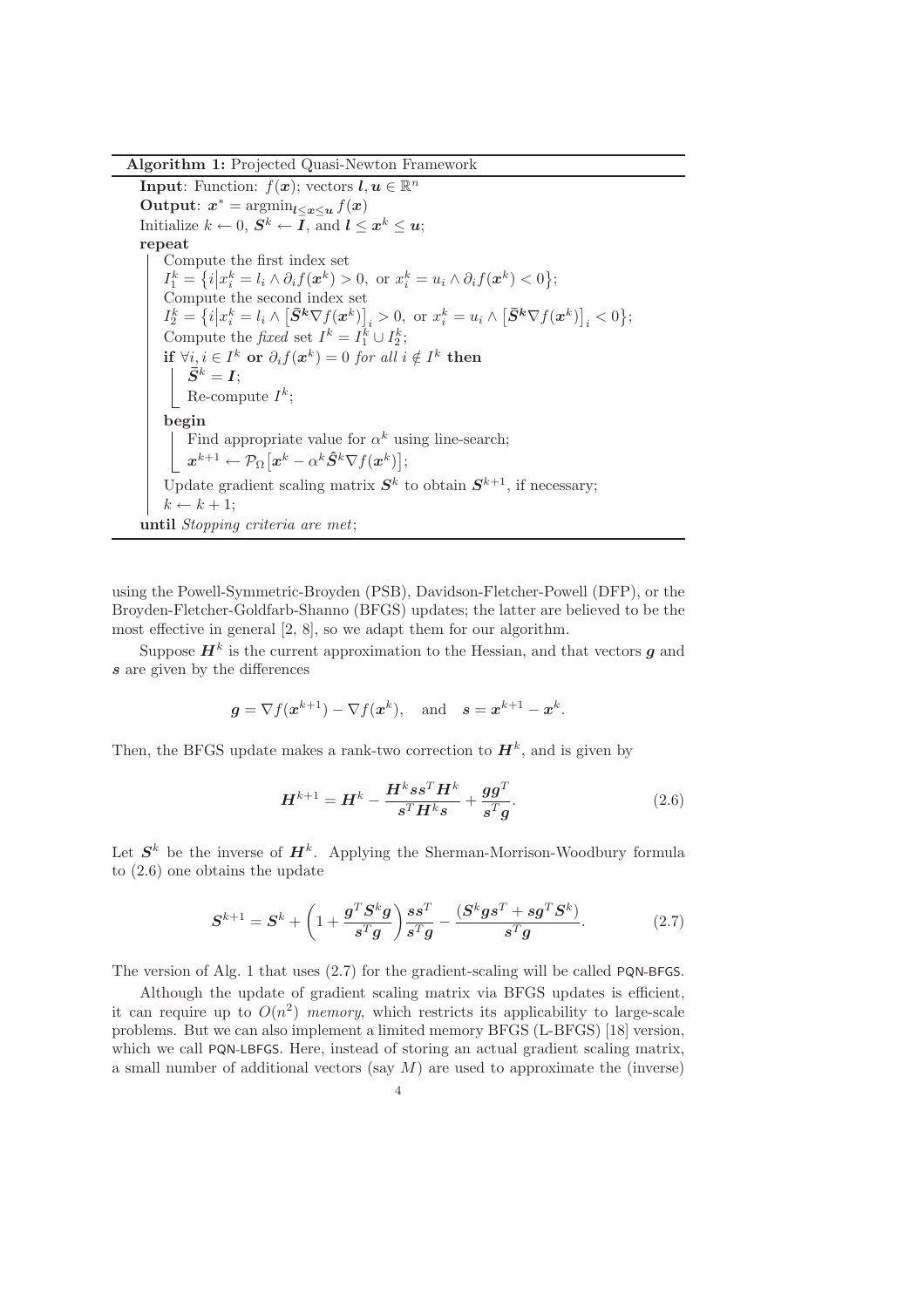Hessian. The standard L-BFGS approach is implemented using the following formula

$$
S^{k} = \frac{\mathbf{s}_{k-1}^{T} \mathbf{g}_{k-1}}{\mathbf{g}_{k-1}^{T} \mathbf{g}_{k-1}} \bar{\mathbf{V}}_{k-M}^{T} \bar{\mathbf{V}}_{k-M} + \rho_{k-M} \bar{\mathbf{V}}_{k-M+1}^{T} \mathbf{s}_{k-M} \mathbf{s}_{k-M}^{T} \bar{\mathbf{V}}_{k-M+1} + \rho_{k-M+1} \bar{\mathbf{V}}_{k-M+2}^{T} \mathbf{s}_{k-M+1} \mathbf{s}_{k-M+1}^{T} \bar{\mathbf{V}}_{k-M+2} + \cdots + \rho_{k-1} \mathbf{s}_{k-1} \mathbf{s}_{k-1}^{T},
$$
\n(2.8)

where  $S^0 = I, k \geq 1$ , the scalars  $\rho_k$ , and matrices  $\bar{V}_{k-M}$  are defined by

$$
\rho_k = 1/(s_k^T g_k), \qquad \bar{V}_{k-M} = [V_{k-M} \cdots V_{k-1}], \text{ and } V_k = I - \rho_k s_k g_k^T.
$$

At this point the reader might wonder how our method *differs* from the original BFGS and L-BFGS methods. There are two basic differences: First, we are performing constrained optimization. Second, we actually perform the updates (2.7) and (2.8) with respect to the first index set  $(2.2)$ —that is, both updates  $(2.7)$  and  $(2.8)$  result in the matrix  $\bar{S}^k$ , which is then used in Algorithm 1.

**3. Convergence.** Let  $\{x^k\}$  be a sequence of iterates produced by either the PQN-BFGS or the PQN-LBFGS versions of Algorithm 1. We prove below under mild assumptions that each accumulation point of the sequence  $\{x^k\}$  is a stationary point of (2.1). We begin by showing that the sequence  $\{f(\mathbf{x}^k)\}\$ is monotonically decreasing.

LEMMA 3.1 (Descent). If  $x^k$  is not a stationary point of Problem  $(2.1)$ , then with  $x^{k+1}$  given by (2.4), there exists some constant  $\hat{\alpha} > 0$  such that

$$
f(\mathbf{x}^{k+1}) < f(\mathbf{x}^k)
$$
, for all  $\alpha^k \in (0, \hat{\alpha})$ .

**Proof.** By construction of the *fixed* set  $I^k$ , the *free* variables in  $x^k$  must satisfy:

either 
$$
l_i < x_i^k < u_i
$$
,  
\nor  $x_i = l_i \land \partial_i f(\mathbf{x}^k) \leq 0 \land [\bar{S}^k \nabla f(\mathbf{x}^k)]_i \leq 0$ ,  
\nor  $x_i = u_i \land \partial_i f(\mathbf{x}^k) \geq 0 \land [\bar{S}^k \nabla f(\mathbf{x}^k)]_i \geq 0$ .

Note that if  $I_1^k \cup I_2^k$  captures all the variables in  $x$ , Algorithm 1 reduces to  $I^k = I_1^k$ . If there are still *no* free variables, it means that all KKT conditions are fulfilled; but this implies that  $x^k$  is stationary, a contradiction. Thus, for a non-stationary point  $x^k$ , there exists at least one index i in  $x^k$  for which  $\partial_i f(x^k) \neq 0$ . This  $x^k$  yields a descent direction. To see how, let  $d^k$  be the direction defined by

$$
d_i^k = \begin{cases} \begin{array}{c} -[\hat{\mathbf{S}}^k \nabla f(\mathbf{x}^k)]_i, & \text{if } i \notin I^k, \\ 0, & \text{otherwise.} \end{array} \end{cases}
$$

Now partition (reordering variables if necessary) all objects with respect to  $I^k$  so that

$$
\hat{S}^k = \begin{bmatrix} T^k & 0 \\ 0 & 0 \end{bmatrix}, \quad \nabla f(x^k) = \begin{bmatrix} y^k \\ z^k \end{bmatrix}, \quad \text{and} \quad d^k = \begin{bmatrix} p^k \\ 0 \end{bmatrix} = \begin{bmatrix} -T^k y^k \\ 0 \end{bmatrix}.
$$
 (3.1)

In (3.1) the components that constitute  $z^k$  belong to  $I^k$ , while those that constitute  $y^k, p^k$  and  $T^k$  do not. Given this partitioning we see that

$$
\left\langle \nabla f(\boldsymbol{x}^k), \boldsymbol{d}^k \right\rangle = \left\langle \boldsymbol{y}^k, \boldsymbol{p}^k \right\rangle = -\left\langle \boldsymbol{y}^k, \boldsymbol{T}^k \boldsymbol{y}^k \right\rangle < 0,
$$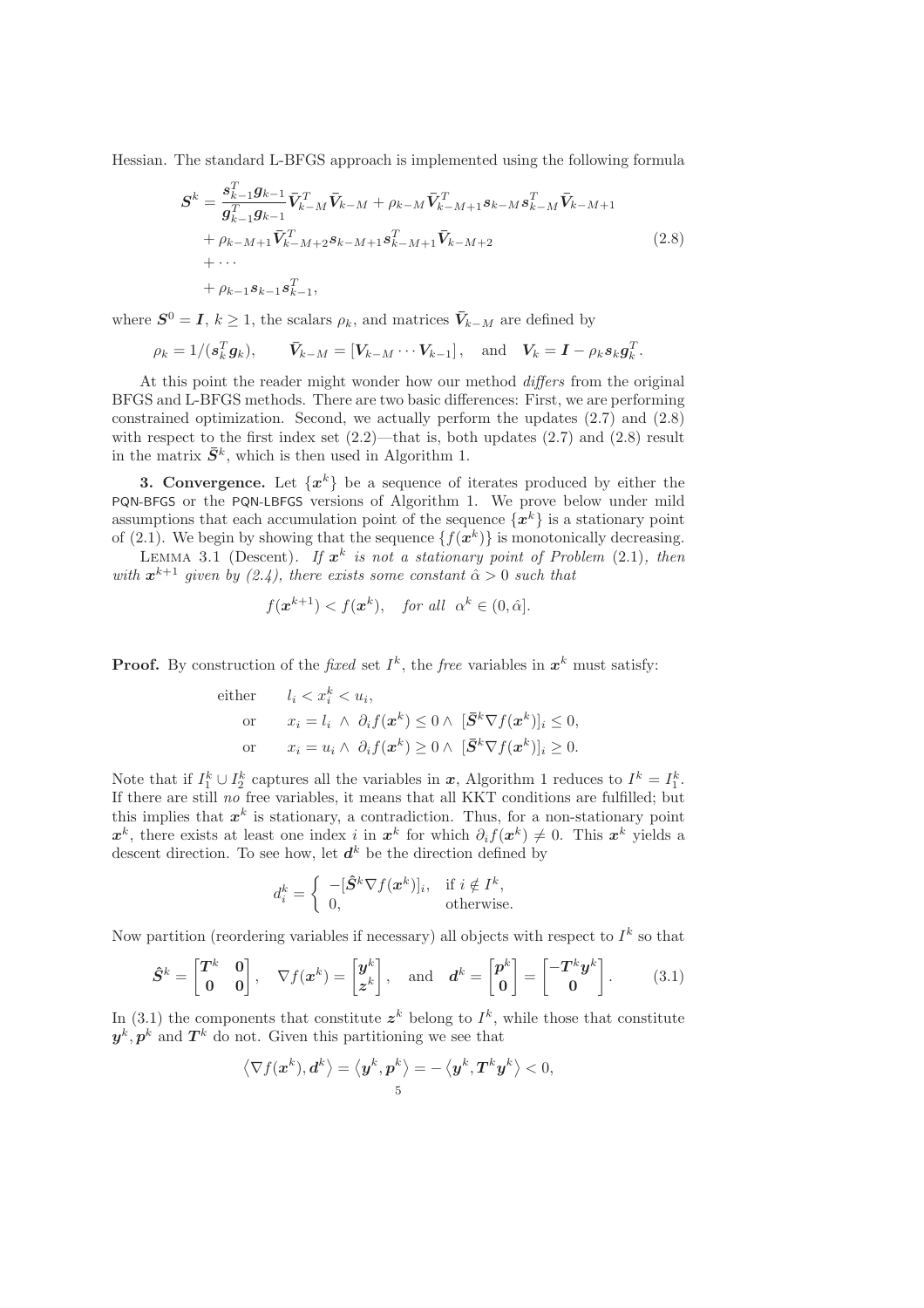where the final inequality follows because  $T^k$  is positive-definite (as it is a principal submatrix of the positive definite matrix  $S^k$ ). Thus,  $d^k$  is a descent direction.

Now we only need to verify that descent along  $d^k$  upholds feasibility. It is easy to check that there exists an  $\bar{\alpha} > 0$  such that for  $i \notin I^k$ ,

$$
l_i \leq \mathcal{P}_{\Omega} \left[ x_i^k + \alpha^k d_i^k \right] = x_i^k + \alpha^k d_i^k \leq u_i, \text{ for all } \alpha^k \leq \bar{\alpha}.
$$

Noting that  $d^k$  is zero for fixed variables, we may equivalently write

$$
l \leq \mathcal{P}_{\Omega} \left[ \boldsymbol{x}^k + \alpha^k \boldsymbol{d}^k \right] = \boldsymbol{x}^k + \alpha^k \boldsymbol{d}^k \leq \boldsymbol{u}, \quad \text{for all} \ \alpha^k \leq \bar{\alpha}.
$$
 (3.2)

Thus, we can finally conclude that there exists some  $\hat{\alpha} \leq \bar{\alpha}$  such that

$$
f(\mathbf{x}^{k+1}) < f(\mathbf{x}^k), \quad \text{for all} \ \alpha^k \in (0, \hat{\alpha}]. \tag{}
$$

To prove the convergence of an iterative algorithm one generally needs to show that the sequence of iterates  $\{x^k\}$  has an accumulation point. Since the existence of limit points inevitably depends on the given problem instance, it is frequently assumed as a given. For our problem, accumulation points certainly exist as we are dealing with a continuous function over a compact domain.

To prove the main theorem, we consider the set  $\Omega = [\mathbf{l}, \mathbf{u}]$  as the domain of Problem 2.1 and assume the following condition:

Assumption 1. The eigenvalues of the gradient scaling matrix  $T^k$  (for all k) lie *in the interval*  $[m, M]$  *where*  $0 < m \leq M < \infty$ *.* 

This assumption is frequently found in convergence proofs of iterative methods, especially when proving the so-called *gradient related condition*, which, in turn helps prove convergence for several iterative descent methods (as it ensures that the search direction remains well-defined throughout the iterations).

LEMMA 3.2 (Gradient Related Condition). Let  $\{x^k\}$  be a sequence generated *by* (2.4)*.* Then, for any subsequence  $\{x^k\}_{k\in\mathcal{K}}$  that converges to a non-stationary  $\emph{point, the corresponding subsequence $\{d^k\}_{k\in\mathcal{K}}$ is bounded and satisfies}$ 

$$
\limsup_{k \to \infty, k \in \mathcal{K}} \|x^{k+1} - x^k\| < \infty \tag{3.3}
$$

$$
\limsup_{k \to \infty, k \in \mathcal{K}} \nabla f(\boldsymbol{x}^k)^T \boldsymbol{d}^k < 0. \tag{3.4}
$$

*Proof.* Since  $\{x^k\}_{k\in\mathcal{K}}$  is a converging sequence over a compact domain,  $x^{k+1}-x^k$ is also bounded for all k, therefore (3.3) holds. Since  $d^k = [-T^k y^k; 0]$  and  $T^k$  is positive-definite, under Assumption 1, the gradient-related condition (3.4) follows immediately [2, Chapter 1].  $\square$ 

Now we are ready to prove the main convergence theorem. Although using Lemma 3.2, it is possible to invoke a general convergence proof for the feasible direction method (e.g. [2]), for completeness we outline a short proof.

THEOREM 3.3 (Convergence). Let  $\{x^k\}$  be a sequence of points generated by (2.4). *Then every limit point of*  $\{x^k\}$  *is a stationary point of Problem (2.1).* 

*Proof.* The proof is by contradiction. Since  $\{f(x^k)\}\$ is monotonically decreasing (Lemma 3.1), the domain  $\Omega = [\mathbf{l}, \mathbf{u}]$  is compact, and f is continuous, we have

$$
\lim_{k \to \infty} f(\mathbf{x}^k) - f(\mathbf{x}^{k+1}) = 0.
$$
  
6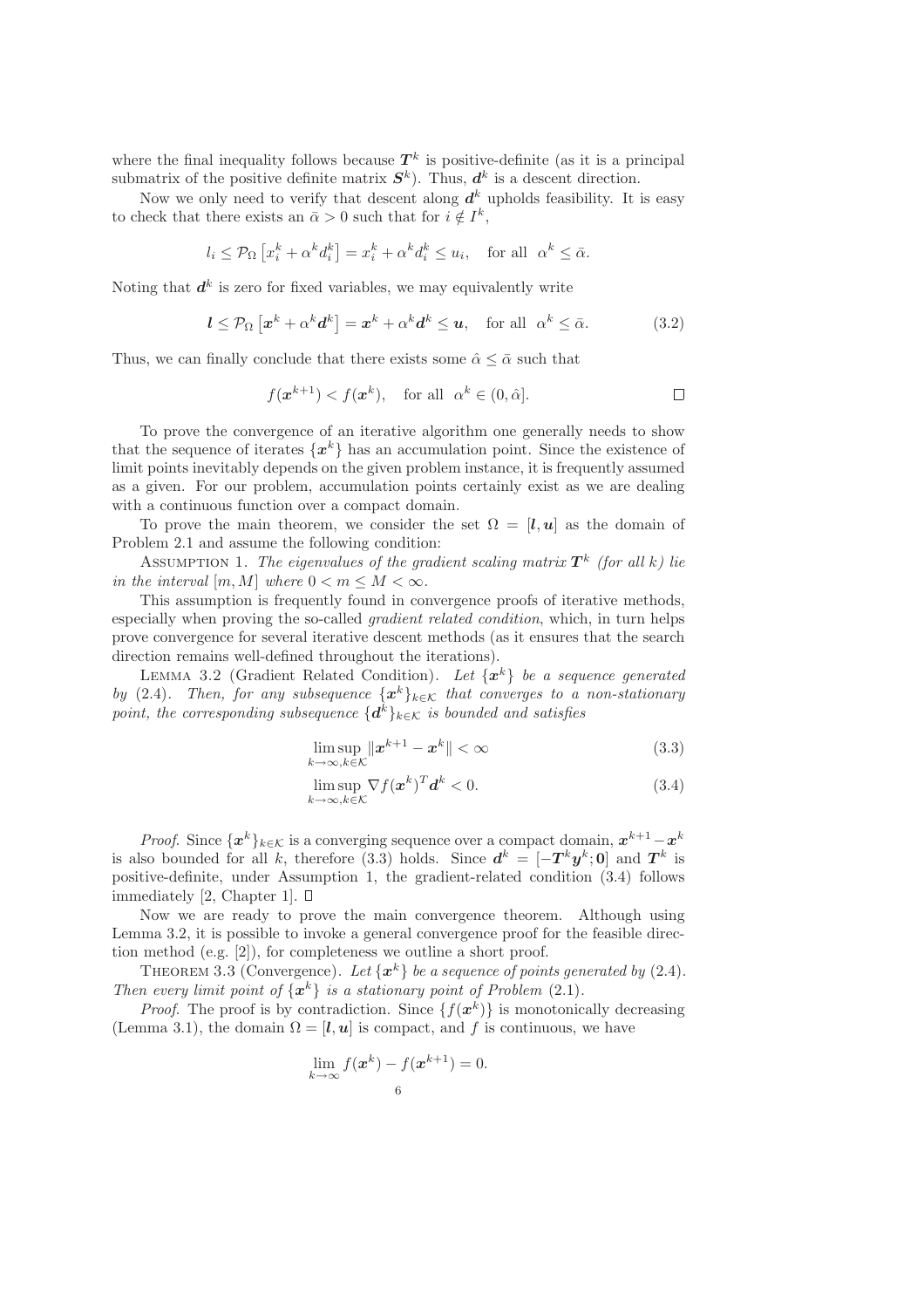Further, the sufficient-descent condition (2.5) implies that

$$
f(\boldsymbol{x}^k) - f(\boldsymbol{x}^{k+1}) \ge -\tau \alpha^k \nabla f(\boldsymbol{x}^k)^T \boldsymbol{d}^k, \qquad \tau \in (0,1), \tag{3.5}
$$

whereby

$$
\{\alpha^k \nabla f(\boldsymbol{x}^k)^T \boldsymbol{d}^k\} \to 0. \tag{3.6}
$$

Assume that a subsequence  $\{x^k\}_{k\in\mathcal{K}}$  converges to a non-stationary point  $\tilde{x}$ . From (3.4) and (3.6), we obtain  $\{\alpha^k\}_{k\in\mathcal{K}} \to 0$ . Since  $\boldsymbol{d}^k$  is gradient related, this implies that we have some index  $k_1 \geq 0$  that satisfies (3.2) such that

$$
\mathcal{P}_{\Omega}\left[\boldsymbol{x}^{k}+\alpha^{k}\boldsymbol{d}^{k}\right]=\boldsymbol{x}^{k}+\alpha^{k}\boldsymbol{d}^{k},\quad\text{for all}\ \ k\in\mathcal{K},\ k\geq k_{1}.
$$

Further, the Armijo rule  $(2.5)$  implies that there exists an index  $k_2$  satisfying

$$
f(\boldsymbol{x}^k) - f(\mathcal{P}_{\Omega}[\boldsymbol{x}^k + \frac{\alpha^k}{\gamma} \boldsymbol{d}^k]) = f(\boldsymbol{x}^k) - f(\boldsymbol{x}^k + \frac{\alpha^k}{\gamma} \boldsymbol{d}^k) < -\tau \frac{\alpha^k}{\gamma} \nabla f(\boldsymbol{x}^k)^T \boldsymbol{d}^k,
$$

or equivalently,

$$
\frac{f(\boldsymbol{x}^k) - f(\boldsymbol{x}^k + \check{\alpha}^k \boldsymbol{d}^k)}{\check{\alpha}^k} < -\tau \nabla f(\boldsymbol{x}^k)^T \boldsymbol{d}^k,\tag{3.7}
$$

for all  $k \in \mathcal{K}$ ,  $k \geq k_2$  where  $\check{\alpha}^k = \alpha^k / \gamma$ .

Now let  $\tilde{k} = \max\{k_1, k_2\}$ . Since  $\{d^k\}_{k \in \mathcal{K}}$  is bounded it can further be shown that there exists a subsequence  $\{d^k\}_{k\in\tilde{\mathcal{K}},\tilde{\mathcal{K}}\subset\mathcal{K}}\}$  of  $\{d^k\}_{k\in\mathcal{K}}$  such that  $\{d^k\}_{k\in\tilde{\mathcal{K}}}\to\tilde{d}$  where  $\tilde{d}$  is some finite vector. On the other hand, by applying the mean value theorem to (3.7), it can be shown that there exists some  $\{\tilde{\alpha}^k\}_{k\in\tilde{\mathcal{K}},\tilde{\mathcal{K}}\subset\mathcal{K}}$  such that

$$
-\nabla f(\boldsymbol{x}^k+\tilde{\alpha}^k\boldsymbol{d}^k)^T\boldsymbol{d}^k<-\tau\nabla f(\boldsymbol{x}^k)^T\boldsymbol{d}^k,
$$

where  $\tilde{\alpha}^k \in [0, \bar{\alpha}^k]$ ,  $\forall k \in \tilde{\mathcal{K}}$ ,  $k \geq \tilde{k}$ . By taking limits on both sides we obtain

$$
-\nabla f(\tilde{\boldsymbol{x}})^T \tilde{\boldsymbol{d}} \leq -\tau \nabla f(\tilde{\boldsymbol{x}})^T \tilde{\boldsymbol{d}}, \quad \text{or} \quad 0 \leq (1-\tau) \nabla f(\tilde{\boldsymbol{x}})^T \tilde{\boldsymbol{d}}, \qquad \tau \in (0,1),
$$

from which it follows that  $\nabla f(\tilde{x})^T \tilde{d} \geq 0$ , contradicting that  $\{d^k\}$  satisfies (3.4).

4. Applications & Numerical Results. In this section we report numerical results on two fundamental and important examples of (1.1). Performance results are shown for different software fed with both synthetic and real-world data. The experiments reveal that for several datasets, our methods are competitive to well-established algorithms; in fact, as problem size increases our algorithms often outperform the competition significantly.

4.1. Non-negative Least Squares. The first specific problem to which we specialize our method is *nonnegative least-squares* (NNLS):

$$
\min_{\pmb{x}\in\mathbb{R}^n} \quad \frac{1}{2} \|\pmb{A}\pmb{x} - \pmb{b}\|_2^2, \quad \text{s.t.} \quad \pmb{x} \ge 0,
$$
\n(4.1)

where  $A \in \mathbb{R}^{m \times n}$ , and  $b \in \mathbb{R}^m$ . To fit (4.1) in our framework, we further assume that  $A<sup>T</sup>A$  is positive-definite whereby the objective function is strictly convex. We remark that (L-)BFGS ensures the positive definiteness of the gradient scaling matrix  $S<sup>k</sup>$  hence Assumption 1 is always satisfied. Note that even though (4.1) is written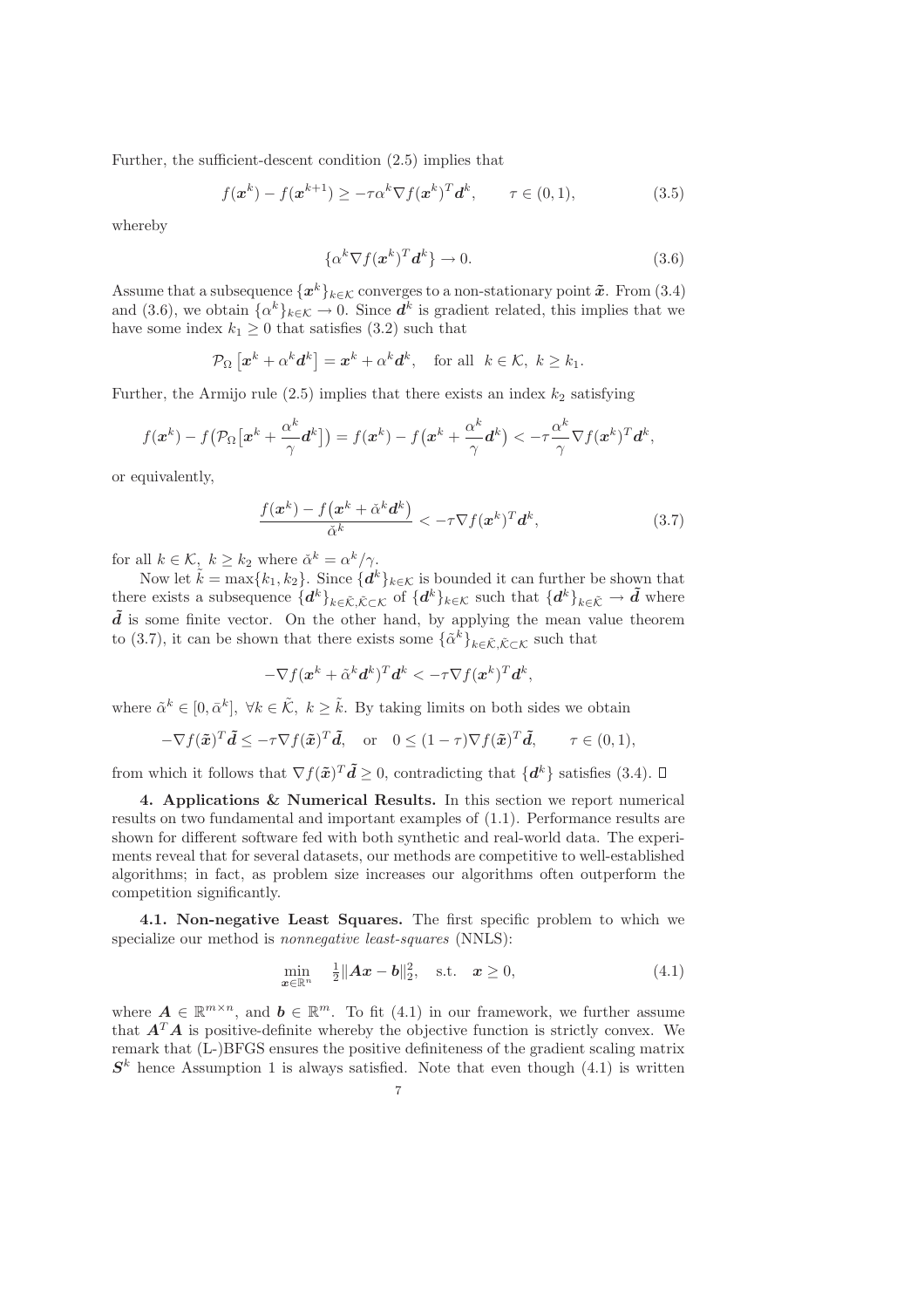with only lower bounds, we can easily guarantee that the sequence of iterates  $\{x^k\}$ generated by our algorithm is bounded. To see how, we first show that the initial level set  $L_0 = \{x \mid ||Ax - b||_2 \le ||Ax^0 - b||_2 \}$  is bounded; then since each iteration enforces descent, the sequence  $\{x^k\}$  must be bounded as it also belongs to this level set.

To show that  $L_0$  is bounded, consider for any  $x \in L_0$ , the inequalities

$$
||Ax||_2 - ||b||_2 \le ||Ax - b||_2 \le ||Ax^0 - b||_2.
$$

These inequalities yield a bound on  $||x||_2$  (which implies  $L_0$  is bounded), because

$$
\sigma_{\min}(A) \cdot ||x||_2 \le ||Ax||_2 \le ||Ax^0 - b||_2 + ||b||_2, ||x||_2 \le \sigma_{\min}^{-1}(A) \cdot (||Ax^0 - b||_2 + ||b||_2) = U < \infty,
$$
\n(4.2)

where  $\sigma_{\min}(A) > 0$  is the smallest singular value of A.

NNLS is a classical problem in scientific computing [11]; applications include image restoration [17], vehicle dynamics control [25], and data fitting [14]. Given its wide applicability many specialized algorithms have been developed for NNLS, e.g., methods based on active sets such as the classic Lawson-Hanson method [11], or its efficient modification Fast-NNLS (FNNLS) [4]. Not surprisingly, some constrained optimization methods have also been applied to solve NNLS [3, 13]. It is interesting to note that for large scale problems these specialized algorithms are outperformed by modern methods such as TRON, LBFGS-B, or the methods of this paper.

There exist several different algorithms for solving the NNLS problem. Of these, some are designed expressly for NNLS, while others are for general differentiable convex minimization. Naturally, owing to the large variety of optimization methods and software available, we cannot hope to be exhaustive in our comparisons. We solved the NNLS problem using several different software, and then picked the ones that performed the best. Specifically, we show results on the following implementations:

- TRON a trust region Newton-type method for bound constrained optimization [12]. The underlying implementation was in FORTRAN. For convenience we used the MTRON [19] MATLAB interface.
- LBFGS-B a limited memory BFGS algorithm extended to handle bound constraints [5]. Again, the underlying implementation was in FORTRAN, and we invoked it via a MATLAB interface.
- PQN-BFGS our projected quasi-Newton implementation with the full BFGS update; written entirely in Matlab (i.e., no MEX or C-level interface is used),
- PQN-LBFGS our projected L-BFGS implementation; written entirely in Mat- $LAB$ .

We also compare our method with FNNLS, which is Bro and Jong's improved implementation of the Lawson-Hanson NNLS procedure [4]. FNNLS was obtained as a Matlab implementation. We remark that the classic NNLS algorithm of Lawson and Hanson [11], which is still available as the function **lsononneg** in MATLAB, was far too slow for all our experiments (taking several hours to make progress when other methods were taking seconds), and hence we have not reported any results on it. For all the subsequent experiments, whenever possible, we use  $\|g(x)\|_{\infty}$  to decide when to terminate; here  $g_i$  is defined as

$$
g_i(\boldsymbol{x}^k) = \begin{cases} \partial_i f(\boldsymbol{x}^k), & \text{if } i \notin I^k, \\ 0, & \text{otherwise.} \end{cases}
$$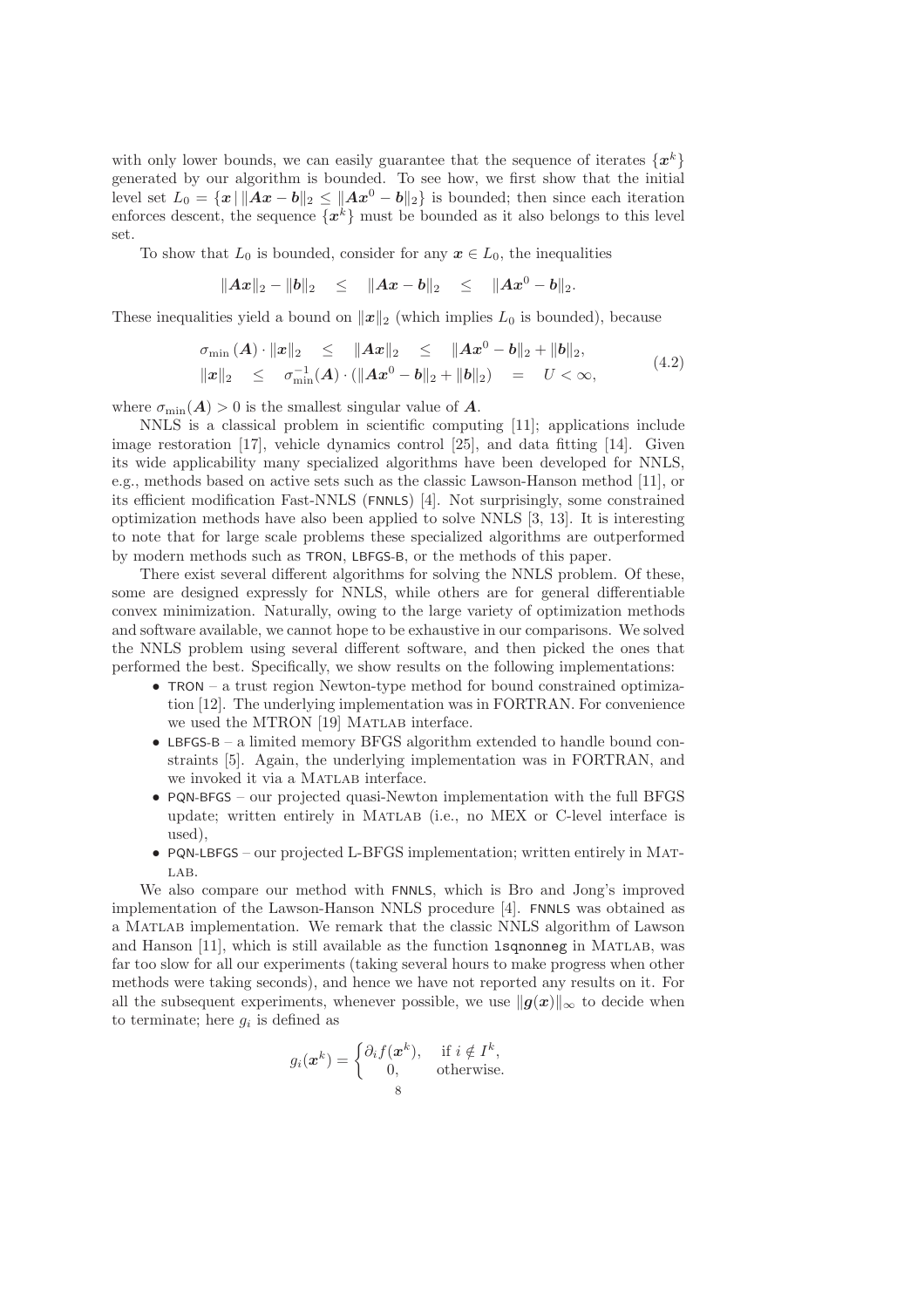We also note that each method also includes a different set of stopping criteria; we leave the other criteria at their default setting.

We first show experiments on synthetic data. These experiments compare in a controlled setting our method against others. These experiments obviously do not reflect the complete situation, because the behavior of the different algorithms can vary substantially on real-world data. Nevertheless, results on synthetic data *do* provide a basic performance comparison that helps place our method relative to competing approaches. We use the following three data sets:

- P1: dense random (uniform) nonnegative matrices with varying sizes,
- P2: medium sized sparse random matrices, and
- P3: large sparse random matrices with varying sparsity.

| Matrix                   | $P1-1$             | P1-2               | $P1-3$             | P1-4               | P1-5               |  |  |
|--------------------------|--------------------|--------------------|--------------------|--------------------|--------------------|--|--|
| Size                     | $2800 \times 2000$ | $3600 \times 2400$ | $4400 \times 2800$ | $5200 \times 3200$ | $6000 \times 3600$ |  |  |
| $\kappa(\boldsymbol{A})$ | 494                | 459                | 450                | 452                | 460                |  |  |
| Table 4.1                |                    |                    |                    |                    |                    |  |  |

*The size and condition number of the test matrices* A *in dense data set P1.*

We generated the test matrices  $\boldsymbol{A}$  and vectors  $\boldsymbol{b}$  corresponding to these datasets using Matlab's rand and sprand functions. Table 4.1 shows the number of rows and columns in A for dataset P1, along with the associated condition numbers  $\kappa(A)$ . The matrices for problem set P2 were of size  $12000 \times 6400$ , and for P3 they were of size  $65536 \times 50000$ . We varied the sparsity in both P2 and P3. Table 4.2 lists the matrices in these datasets. Note that by *sparsity* we mean the ratio of zero entries to the total number of entries in the given matrix.

| Matrix   P2-1   P2-2   P2-3   P2-4   P2-5   P2-6         |  |  |  |
|----------------------------------------------------------|--|--|--|
| Sparsity   0.996   0.994   0.992   0.99   0.988   0.900  |  |  |  |
|                                                          |  |  |  |
| Matrix   P3-1   P3-2   P3-3   P3-4   P3-5   P3-6         |  |  |  |
| Sparsity   0.998   0.997   0.996   0.995   0.994   0.990 |  |  |  |

*The sparsity of the test matrices* A *in problem sets P2 and P3.*

Table 4.3 shows the running times of TRON, FNNLS, PQN-BFGS, LBFGS-B, and PQN-LBFGS for the matrices in problem set P1. We remark that FNNLS requires the inputs in the form of  $\mathbf{A}^T \mathbf{A}$  and  $\mathbf{A}^T \mathbf{b}$ , hence we included the time for these one-time computations while reporting results for FNNLS. On some mid-sized matrices, e.g.,  $2800 \times 2000$  $(P1-1)$  and  $3600 \times 2400$   $(P1-2)$ , TRON and FNNLS remain relatively competitive to others. However, with increasing matrix sizes, the running time of these methods increases drastically while that of LBFGS-B and PQN-LBFGS changes only linearly. Consequently, for the largest matrix in the problem set (P1-5), PQN-LBFGS outperforms others significantly, as revealed by Table 4.3.

In Table 4.4 we show running time comparisons analogous to those in Table 4.3, except that the matrices used were sparse. As shown in the table, LBFGS-B and PQN-LBFGS generally outperform others for sparse matrices, and the difference becomes starker with decreasing sparsity. However, we also observe that sparsity benefits the TRON software, as it is claimed to take advantage of sparse problems [12].

 ${}^{1}$ A suffix (F) denotes that the underlying implementation is in FORTRAN, while (M) denotes Matlab. All reported results are averages over 10 runs to decrease variability.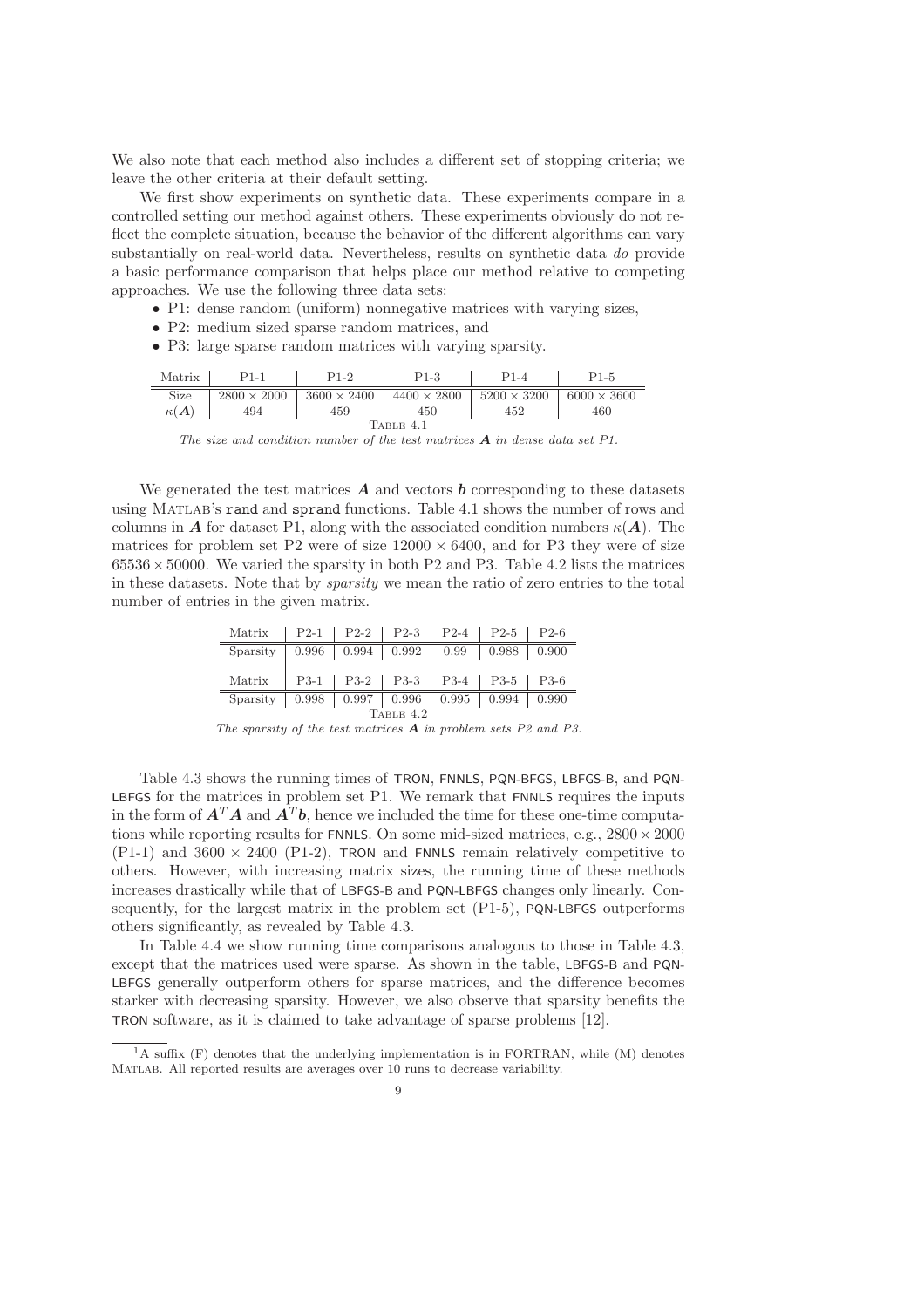| Method <sup>1</sup>              | $P1-1$       | $P1-2$       | $P1-3$       | $P1-4$       | $P1-5$        |  |  |  |
|----------------------------------|--------------|--------------|--------------|--------------|---------------|--|--|--|
| TRON(F)                          | 55.60s       | 8.32s        | 142.93s      | 204.09s      | 290.77s       |  |  |  |
| f(x)                             | $4.45e + 04$ | $1.67e + 04$ | $5.56e + 04$ | $7.64e + 04$ | $1.02e + 0.5$ |  |  |  |
| $  g(x)  _{\infty}$              | $1.17e-0.5$  | $2.27e-04$   | $1.69e-04$   | $2.80e-0.5$  | $4.85e-05$    |  |  |  |
| FNNLS(M)                         | 9.56s        | 16.93s       | 26.89s       | 38.94s       | $60.22$ s     |  |  |  |
| f(x)                             | $4.45e + 04$ | $1.67e + 04$ | $5.46e + 04$ | $7.64e + 04$ | $1.02e + 0.5$ |  |  |  |
| $  \boldsymbol{g}(x)  _{\infty}$ | 2.64e-14     | 5.63e-15     | $2.64e-14$   | $1.50e-14$   | $2.01e-14$    |  |  |  |
| $PQN-BFGS(M)$                    | 71.92s       | 18.31s       | 158.56s      | 120.17s      | 112.12s       |  |  |  |
| f(x)                             | $4.45e + 04$ | $1.67e + 04$ | $5.56e + 04$ | $7.64e + 04$ | $1.02e + 0.5$ |  |  |  |
| $  \boldsymbol{g}(x)  _{\infty}$ | 0.0018       | 8.49e-04     | 0.0022       | 0.0055       | 0.0011        |  |  |  |
| $LBFGS-B(F)$                     | 17.78s       | 3.71s        | 33.91s       | 26.41s       | 27.39s        |  |  |  |
| f(x)                             | $4.45e + 04$ | $1.67e + 04$ | $5.56e + 04$ | $7.64e + 04$ | $1.02e + 0.5$ |  |  |  |
| $  \boldsymbol{g}(x)  _{\infty}$ | 9.76e-04     | $9.95e-04$   | $9.28e-04$   | $9.23e-04$   | $9.91e-04$    |  |  |  |
| $PQN-LBFGS(M)$                   | 8.77s        | 5.06s        | 9.24s        | 18.05s       | 17.75s        |  |  |  |
| f(x)                             | $4.45e + 04$ | $1.67e + 04$ | $5.46e + 04$ | $7.64e + 04$ | $1.02e + 0.5$ |  |  |  |
| $  g(x)  _{\infty}$              | 7.40e-04     | $7.28e-04$   | 8.38e-04     | $3.72e-04$   | 5.98e-04      |  |  |  |
| TABLE 4.3                        |              |              |              |              |               |  |  |  |

*NNLS experiments on dataset P1. For all algorithms (except* FNNLS), we used  $||g(x)||_{\infty} \leq 10^{-3}$ *as the main stopping criterion. In addition, we stop each method after 10,000 iterations or 20,000 seconds. Each method retains its own default stopping criteria, e.g.,* PQN-BFGS*,* LBFGS-B*, and* PQN-LBFGS *terminate iterations when their internal line-search fails. Finally we ran* FNNLS *with no custom parameters as it does not support the stopping criterion*  $||g(x)||_{\infty}$ *. The best values are shown in bold, and the italicized entries represent abnormal terminations.*

| Method <sup>1</sup> | $P2-1$       | $P2-2$         | $P2-3$        | $P2-4$        | $P2-5$        | $P2-6$       |  |  |
|---------------------|--------------|----------------|---------------|---------------|---------------|--------------|--|--|
| TRON(F)             | 153.31s      | $2.06e + 0.3s$ | $2.68e + 03s$ | $3.58e + 03s$ | $4.66e + 03s$ | $1.68e + 04$ |  |  |
| $f(\boldsymbol{x})$ | $1.11e + 09$ | $1.45e + 09$   | $1.51e + 08$  | $2.06e + 09$  | $1.30e + 10$  | $1.56e + 12$ |  |  |
| $  g(x)  _{\infty}$ | 0.077        | 0.050          | 0.174         | 2.75e-04      | 0.0053        | 0.371        |  |  |
| $PQN-BFGS(M)$       | 48.93s       | 105.61s        | 144.27s       | 186.95s       | 202.21s       | 601.78s      |  |  |
| $f(\boldsymbol{x})$ | $1.11e + 09$ | $1.45e+09$     | $1.51e+08$    | $2.06e + 09$  | $1.30e + 10$  | $1.56e + 12$ |  |  |
| $  g(x)  _{\infty}$ | 0.0092       | 0.0079         | 0.0092        | 0.0088        | 0.0084        | 0.0098       |  |  |
| $LBFGS-B(F)$        | 0.55s        | 0.85s          | 1.35s         | 1.89s         | 2.53s         | 43.50s       |  |  |
| $f(\boldsymbol{x})$ | $1.11e + 09$ | $1.45e+09$     | $1.51e + 08$  | $2.06e + 09$  | $1.30e + 10$  | $1.56e + 12$ |  |  |
| $  g(x)  _{\infty}$ | 0.0086       | 0.0088         | 0.0097        | 0.0088        | 0.0091        | 1.15         |  |  |
| $PQN-LBFGS(M)$      | 0.22s        | 0.37s          | 0.49s         | 0.75s         | 0.84s         | 18.34s       |  |  |
| $f(\boldsymbol{x})$ | $1.11e + 09$ | $1.45e+09$     | $1.51e + 08$  | $2.06e + 09$  | $1.30e + 10$  | $1.56e + 12$ |  |  |
| $  g(x)  _{\infty}$ | 0.0087       | 0.0099         | 0.0083        | 0.0085        | 0.0046        | 0.88         |  |  |
| TABLE 4.4           |              |                |               |               |               |              |  |  |

*NNLS experiments on dataset P2. For all algorithms, we used*  $||g(x)||_{\infty} \leq 10^{-2}$  *as the main stopping criterion, and as for P1, other method-specific stopping criteria are set to default.* FNNLS *does not scale on this dataset.*

| Method <sup>1</sup> | $P3-1$       | $P3-2$       | $P3-3$        | $P3-4$       | $P3-5$        | P3-6         |  |  |
|---------------------|--------------|--------------|---------------|--------------|---------------|--------------|--|--|
| $LBFGS-B(F)$        | 0.27s        | 0.47s        | 0.48s         | 0.74s        | 0.94s         | 2.01s        |  |  |
| $f(\boldsymbol{x})$ | $5.24e + 07$ | $3.46e + 07$ | $1.82e + 0.9$ | $1.18e + 09$ | $3.60e + 0.9$ | $1.13e + 09$ |  |  |
| $  g(x)  _{\infty}$ | 0.010        | 0.014        | 0.0057        | 0.012        | 0.0099        | 0.0095       |  |  |
| $PQN-LBFGS(M)$      | 0.077s       | 0.13s        | 0.18s         | 0.26s        | 0.38s         | 0.68s        |  |  |
| $f(\boldsymbol{x})$ | $5.24e + 07$ | $3.46e + 07$ | $1.82e + 0.9$ | $1.18e + 09$ | $3.60e + 0.9$ | $1.13e + 09$ |  |  |
| $  g(x)  _{\infty}$ | 0.008        | 0.0032       | 0.0051        | 0.0073       | 0.0054        | 0.008        |  |  |
| TABLE 4.5           |              |              |               |              |               |              |  |  |

*NNLS experiments on dataset P3. The main stopping criterion is*  $||g(x)||_{\infty} \leq 10^{-2}$  *for both algorithms, other settings are the same as the previous experiments.* FNNLS*,*TRON*, and* PQN-BFGS *do not scale on this dataset.*

Our next set of experiments is on dataset P3, and the result is shown in Table 4.5. Note that only LBFGS-B and PQN-LBFGS scale to this problem set. Although both methods perform well across all the problems, PQN-LBFGS is seen to have an edge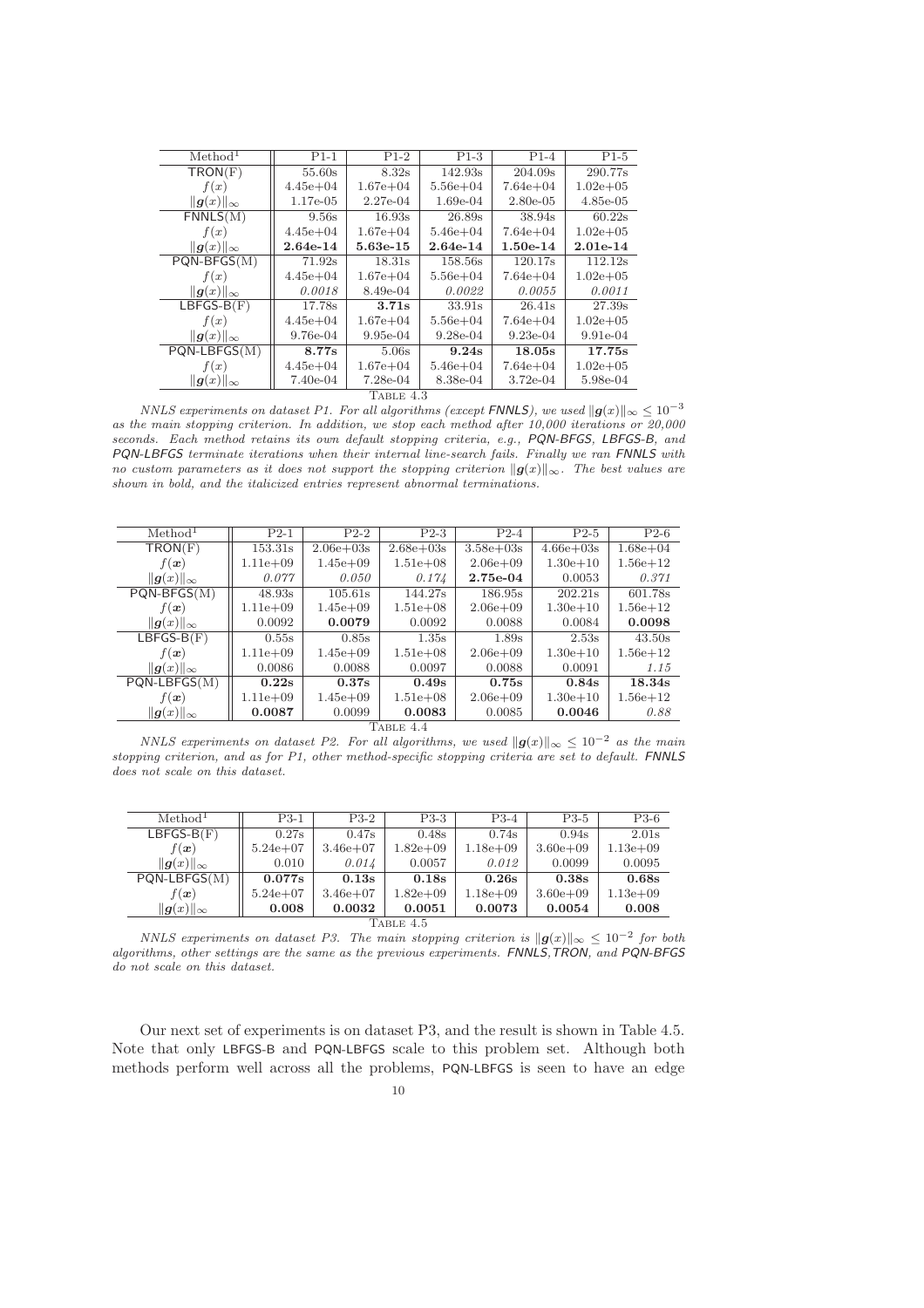| Matrix    | ash958           | well1850          | bcswr10            | e40r5000             | $\rm conf6.0-8000$   |  |  |
|-----------|------------------|-------------------|--------------------|----------------------|----------------------|--|--|
| Size      | $958 \times 292$ | $1850 \times 712$ | $5300 \times 5300$ | $17281 \times 17281$ | $49152 \times 49152$ |  |  |
| Sparsity  | 0.9932           | 0.9934            | 0.9992             | 0.9981               | 0.9992               |  |  |
| TABLE 4.6 |                  |                   |                    |                      |                      |  |  |

*The size and sparsity of some real-world data sets from the MatrixMarket.*

| Method <sup>1</sup> | ash958       | well1850    | bcspwr10    | e40r5000      | conf6.0-8000 |  |  |  |
|---------------------|--------------|-------------|-------------|---------------|--------------|--|--|--|
| TRON(F)             | 0.0065s      | 0.011s      | 0.32s       | $1.71e + 03s$ | 21.70s       |  |  |  |
| $f(\boldsymbol{x})$ | $6.01e + 03$ | $4.15e-07$  | 3.66e-07    | $1.26e-06$    | $3.22e + 04$ |  |  |  |
| $  g(x)  _{\infty}$ | 9.77e-15     | $3.33e-10$  | $5.10e-04$  | 5.86e-04      | 1.08e-06     |  |  |  |
| FNNLS(M)            | 0.013s       | 0.088s      | 7.03s       |               |              |  |  |  |
| $f(\boldsymbol{x})$ | $6.01e + 03$ | $2.50e-30$  | 6.99e-29    |               |              |  |  |  |
| $  g(x)  _{\infty}$ | 7.99e-15     | $5.62e-16$  | 3.89e-15    |               |              |  |  |  |
| $PQN-BFGS(M)$       | 0.007s       | 0.71s       | 240.84s     | $1.67e + 04s$ |              |  |  |  |
| $f(\boldsymbol{x})$ | $6.01e + 03$ | 1.27e-07    | $2.23e-07$  | 0.0066        |              |  |  |  |
| $  g(x)  _{\infty}$ | 5.51e-05     | $6.80e-0.5$ | 8.92e-05    | 0.044         |              |  |  |  |
| $LBFGS-B(F)$        | 0.0044s      | 0.064s      | 1.79s       | 17.36s        | 3.82s        |  |  |  |
| $f(\boldsymbol{x})$ | $6.01e + 03$ | 7.60e-07    | 5.72e-07    | 0.020         | $3.22e + 04$ |  |  |  |
| $  g(x)  _{\infty}$ | 8.91e-05     | $9.16e-05$  | $9.99e-05$  | 0.027         | 7.96e-05     |  |  |  |
| $PQN-LBFGS(M)$      | 0.0097s      | 0.029s      | 0.26s       | 15.40s        | 1.90s        |  |  |  |
| $f(\boldsymbol{x})$ | $6.01e + 03$ | 6.85e-07    | 1.48e-07    | 0.0091        | $3.22e + 04$ |  |  |  |
| $  g(x)  _{\infty}$ | 3.37e-05     | 7.31e-05    | $9.61e-0.5$ | 0.009         | 2.68e-05     |  |  |  |
| $\pi$ . $\pi$       |              |             |             |               |              |  |  |  |

Table 4.7

*NNLS experiments on real-world datasets. For all algorithms, we used*  $||g(x)||_{\infty} \leq 10^{-4}$  *as the main stopping criterion with other method-specific default stopping criteria.* FNNLS *does not scale on e40r5000 and conf6.0-8000,* PQN-BFGS *also fails to scale on conf6.0-8000.*

on LBFGS-B as it runs almost twice as fast while attaining similar objective function values, and better satisfaction of convergence tolerance.

Finally, we experiment with five datasets drawn from real-world applications (see Table 4.6). The datasets were obtained from the MatrixMarket<sup>2</sup>, and they arise from problems solving least squares (ash958, well1850) and linear systems (bcspwr10, conf6.0-8000). We impose non-negativity on the solutions to obtain NNLS problems with these matrices.

Table 4.7 shows results on these real-world datasets; we observe somewhat different behaviors of the various methods. For example, TRON is competitive overall, except on *conf6.0-8000*, where it is overwhelmed by LBFGS-B and PQN-LBFGS. PQN-LBFGS resembles (as expected) characteristics of LBFGS-B, while consistently delivering competitive results across all ranges.

4.2. KL-Divergence Minimization. Our next example of (1.1) is *nonnegative Kullback-Leibler divergence* minimization (NNKL):

$$
\min_{\boldsymbol{x} \in \mathbb{R}^n} \quad f(\boldsymbol{x}) = \sum_i b_i \log \frac{b_i}{[\boldsymbol{A}\boldsymbol{x}]_i} - b_i + [\boldsymbol{A}\boldsymbol{x}]_i, \quad \text{s.t.} \quad \boldsymbol{x} \ge 0,
$$
\n(4.3)

where  $A \in \mathbb{R}_+^{m \times n}$   $(m \leq n)$  is a full-rank matrix and  $b \in \mathbb{R}_+^m$ . We note here a minor technical point: to guarantee that the Hessian has bounded eigenvalues, we actually need to ensure that at iteration k of the algorithm,  $[Ax^k]_i \ge \delta > 0$ . This bound can be achieved for example by modifying the constraint to be  $x \geq \epsilon > 0$ . However, in practice one can usually run the algorithm with the formulation (4.3) itself. Since

<sup>2</sup>http://math.nist.gov/MatrixMarket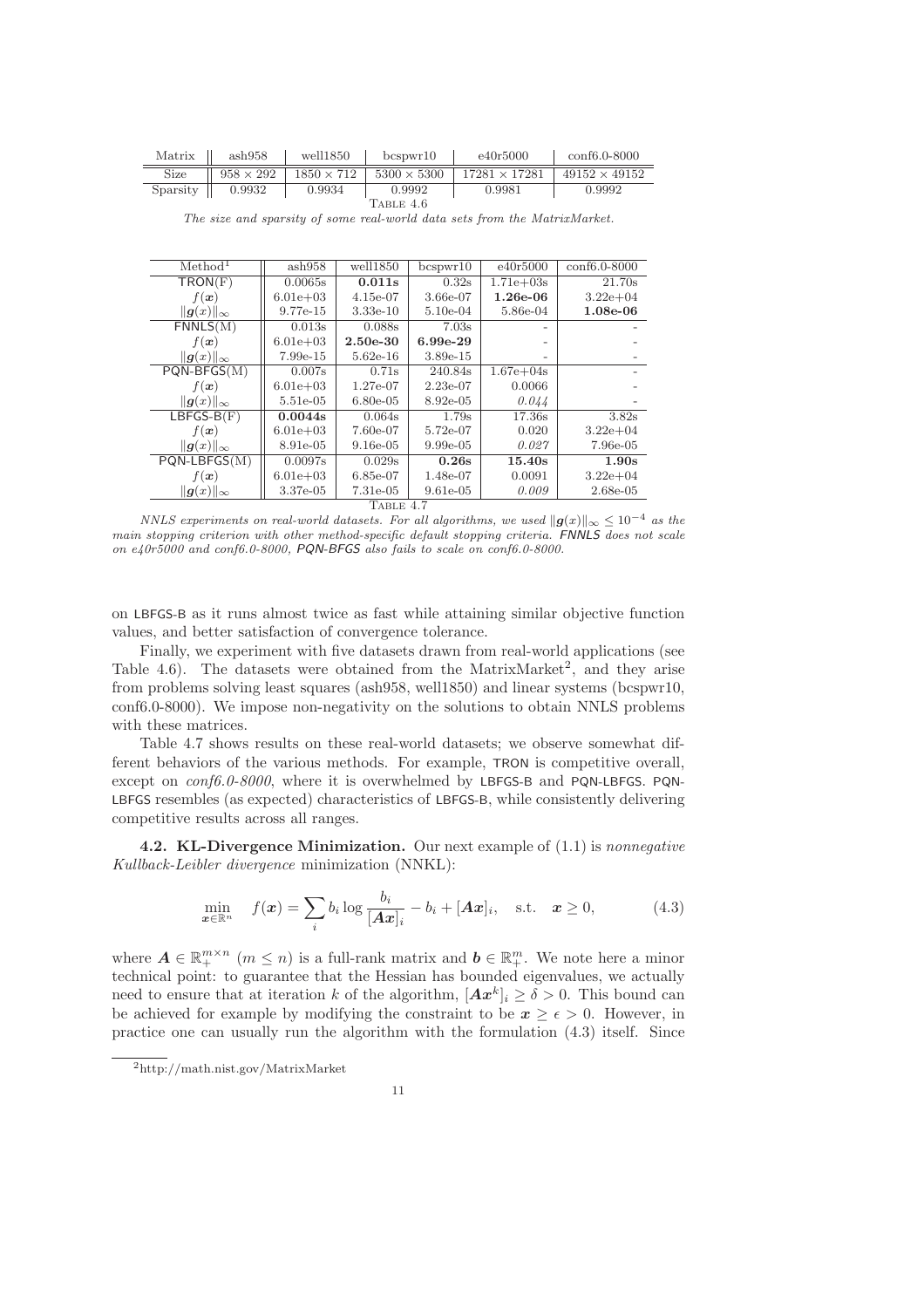A is of full-rank, simple calculations show that  $\lim_{\|\bm{x}\| \to \infty} f(\bm{x})/\|\bm{x}\| > 0$ . Therefore,  $f(x)$  has bounded sublevel sets, and (4.3) has a solution [22, Theorem 1.9]. Thus, in particular, if we select  $x^0 = 1$ , the all-ones vector, we know that the initial sublevel set  $L_0 = \{x : f(x) \le f(x^0)\}\$ is bounded, ensuring that the sequence of iterates  $\{x^k\}$ generated by our algorithm is bounded as it performs descent on each iteration.

NNKL arises as a core problem in several applications, e.g., positron emission tomography [7], astronomical image restoration [26], and signal processing [24]. In contrast to  $(4.1)$ , the most popular algorithms for  $(4.3)$  have been based on the Expectation Maximization (EM) framework [26]. Two of the most popular EM algorithms for NNKL have been maximum-likelihood EM and ordered-subsets EM [9], where the latter and its variants are pervasive in medical imaging. Several other related algorithms for NNKL are summarized in [7, 21]. It turns out that for NNKL too, optimization methods like TRON, LBFGS-B, or our methods frequently (though not always) perform better than the essentially gradient based EM methods.

We report below results for the NNKL problem (4.3). Our first set of results are again with synthetic data. For these experiments we simply reuse the random matrices described in Section 4.1. We do not report the results of TRON as it takes an inordinately long time in comparison to the other methods.

The empirical results shown in Tables 4.8, 4.9 and 4.10 are roughly in agreement with the behavior observed for NNLS, but with a few notable exceptions. For example, PQN-BFGS exhibits its competence against other methods for the small problem P1-1. This competence can be accounted for by observing the Hessian of the KL-divergence function. Unlike NNLS problems where the Hessian is a constant, a method like TRON is constantly required to compute a varying Hessian across iterations, whereas PQN-BFGS updates its Hessian approximation for both NNLS and NNKL at virtually the same cost. This efficiency combined with a more accurate Hessian results in a greater convergence speed of PQN-BFGS as compared to the other methods. However, the size of the given problem still plays a critical role and an increased scale even makes some of the methods infeasible to test.

| Method <sup>1</sup> | $P1-1$     | $P1-2$     | $P1-3$     | $P1-4$      | $P1-5$     |  |  |
|---------------------|------------|------------|------------|-------------|------------|--|--|
| $PQN-BFGS(M)$       | 29.2s      | 51.9s      | 67.4s      | 77.3s       | 84.4s      |  |  |
| $f(\boldsymbol{x})$ | 5.47e-08   | 5.87e-08   | 1.75e-08   | 2.87e-08    | $1.59e-08$ |  |  |
| $  g(x)  _{\infty}$ | 7.83e-06   | $6.82e-06$ | 9.76e-06   | 7.69e-06    | 8.85e-06   |  |  |
| $LBFGS-B(F)$        | 30.63s     | 15.57s     | 62.67s     | 72.61s      | 78.54s     |  |  |
| $f(\boldsymbol{x})$ | $1.50e-09$ | $6.48e-11$ | $6.95e-11$ | $2.06e-08$  | $7.62e-12$ |  |  |
| $  g(x)  _{\infty}$ | $6.14e-06$ | $3.12e-07$ | 2.95e-07   | $1.17e-0.5$ | 1.58e-07   |  |  |
| $PQN-LBFGS(M)$      | 39.90s     | 35.46s     | 42.54s     | 62.58s      | 72.36s     |  |  |
| $f(\boldsymbol{x})$ | $2.73e-08$ | 3.97e-08   | $4.07e-08$ | $2.17e-08$  | 1.85e-08   |  |  |
| $  g(x)  _{\infty}$ | 7.79e-06   | 8.59e-06   | $9.85e-06$ | $6.36e-06$  | $7.03e-06$ |  |  |
| TABLE 4.8           |            |            |            |             |            |  |  |

*NNKL experiments on dataset P1. For all algorithms, we used*  $||g(x)||_{\infty} \leq 10^{-5}$  *as the main stopping criterion.*

4.3. Image Deblurring examples. In Figure 4.1 we show examples of image deblurring, where the images shown were blurred using various blur kernels, and deblurred using LBFGS-B and PQN-LBFGS. The latter usually outperforms LBFGS-B, and we show some examples where the performance difference is significant. Objective function values are also shown to permit a quantitative comparison.

We compare the progress of the algorithms with respect to time by running both of them for the *same amount* of time. We illustrate the comparison by plotting the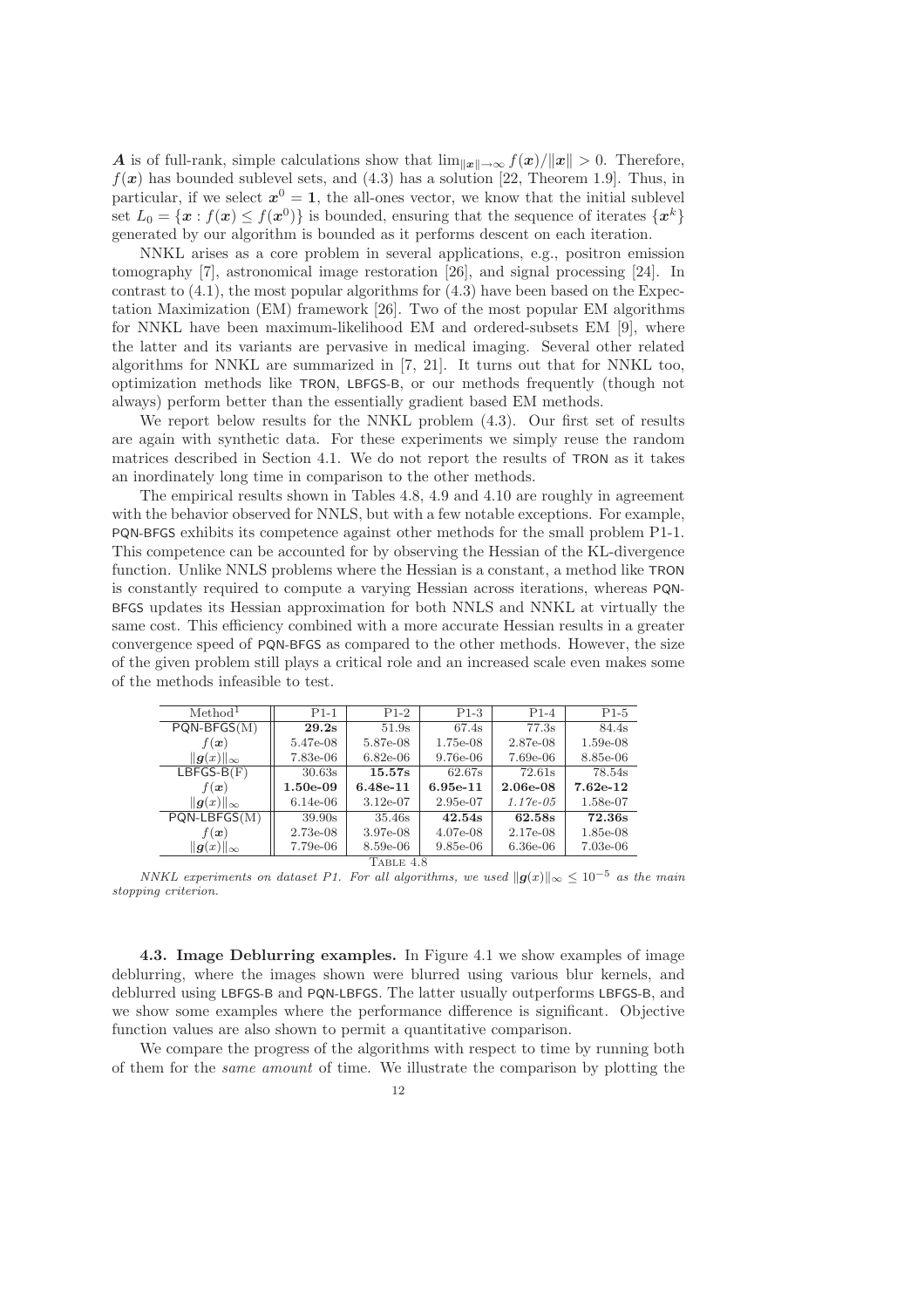| Method <sup>1</sup> | $P2-1$     | $P2-2$     | $P2-3$     | $P2-4$     | $P2-5$     | $P2-6$     |  |  |
|---------------------|------------|------------|------------|------------|------------|------------|--|--|
| $PQN-BFGS(M)$       | 500.36s    | 500.53s    | 62.53s     | 69.78s     | 71.85s     | 501.24s    |  |  |
| $f(\boldsymbol{x})$ | $4.11e-11$ | $1.48e-10$ | 4.87e-12   | $3.95e-12$ | $3.03e-12$ | $1.04e-11$ |  |  |
| $  g(x)  _{\infty}$ | $2.93e-07$ | $4.36e-07$ | $9.42e-08$ | 8.94e-08   | 8.85e-08   | $3.26e-07$ |  |  |
| $LBFGS-B(F)$        | 2.23s      | 4.01s      | 3.41s      | 7.09s      | 5.55s      | 61.86s     |  |  |
| $f(\boldsymbol{x})$ | $6.44e-13$ | $1.16e-12$ | $1.17e-12$ | $6.26e-13$ | $2.24e-12$ | $6.54e-12$ |  |  |
| $  g(x)  _{\infty}$ | $1.91e-07$ | $1.08e-07$ | $2.24e-07$ | $4.00e-08$ | 7.37e-08   | $1.90e-07$ |  |  |
| $PQN-LBFGS(M)$      | 10.40s     | 3.62s      | 5.86s      | 6.54s      | 4.25s      | 135.9s     |  |  |
| $f(\boldsymbol{x})$ | 1.13e-12   | $8.10e-13$ | $6.18e-13$ | $9.55e-13$ | $3.35e-12$ | $6.14e-13$ |  |  |
| $  g(x)  _{\infty}$ | 5.87e-08   | 8.26e-08   | $4.91e-08$ | $1.06e-07$ | $9.49e-08$ | $5.42e-08$ |  |  |
| TABLE 4.9           |            |            |            |            |            |            |  |  |

*NNKL experiments on dataset P2. For all algorithms, we used*  $||g(x)||_{\infty} \leq 10^{-7}$  *or a maximum running time of 500 seconds as the stopping criterion.*

| Method <sup>1</sup>                | $P3-1$     | $P3-2$     | $P3-3$     | $P3-4$     | $P3-5$     | $P3-6$     |  |  |
|------------------------------------|------------|------------|------------|------------|------------|------------|--|--|
| $LBFGS-B(F)$                       | 148.15s    | 466.92s    | 389.76s    | 490.99s    | 837.23s    | 2354.23s   |  |  |
| $f(\boldsymbol{x})$                | $1.19e-11$ | 3.69e-12   | $4.60e-11$ | 3.58e-12   | $3.64e-11$ | 5.43e-11   |  |  |
| $  g(x)  _{\infty}$                | 7.86e-08   | $1.22e-07$ | $1.82e-07$ | $1.20e-07$ | $2.82e-07$ | $1.70e-07$ |  |  |
| $PQN-LBFGS(M)$                     | 128.54s    | 297.40s    | 242.67s    | 364.82s    | 491.50s    | 1169.36s   |  |  |
| $f(\boldsymbol{x})$                | $3.21e-11$ | 2.78e-11   | $2.64e-11$ | $3.39e-11$ | $4.51e-11$ | $6.85e-11$ |  |  |
| $\ {\boldsymbol{q}}(x)\ _{\infty}$ | $9.32e-08$ | $9.50e-08$ | $9.99e-08$ | $9.83e-08$ | 7.60e-08   | $2.40e-07$ |  |  |
| Table 4.10                         |            |            |            |            |            |            |  |  |

*NNKL experiments on dataset P3. For both algorithms, we used*  $||g(x)||_{\infty} \leq 10^{-7}$  *as the main stopping criterion.*

objective function value against the number of iterations. Naturally, the number of iterations differs for both algorithms; but we adjust this number so that both PQN-LBFGS and LBFGS-B run for approximately the same time. For Figures 4.2(a) and 4.2(b), an iteration of PQN-LBFGS took roughly the same time as an iteration of LBFGS-B, while for Figures  $4.2(c)$  and  $4.2(d)$ , LBFGS-B could run fewer iterations for the same time (or equivalently, needed more time to run the same number of iterations). Note that we did not run both algorithms to completion, as that usually led to overfitting of noise and visually less appealing results.

The moon image was obtained from [10]; the cell image is taken from the software of [16]; the brain image is from the PET Sorteo database [20], and the image of Haumea is a rendition obtained from Wikipedia.

5. Discussion and Future work. In this paper we have proposed an algorithmic framework for solving box-constrained convex optimization problems using quasi-Newton methods. We presented two implementations, namely PQN-BFGS and PQN-LBFGS, based on the BFGS and limited-memory BFGS updates, respectively. Our methods are simple like the popular projected gradient method, and they overcome deficiencies such as slow convergence. We reported empirical results of our method applied to the NNLS and the NNKL problems, showing that our Matlab software delivers uncompromising performance both in terms of running time and accuracy, especially for larger scale problems.

We emphasize that the simplicity and ease of implementation of our methods are two strong points that favor their wide applicability. It remains, however, a subject of future research to make further algorithmic improvements.

Acknowledgments. We acknowledge support of NSF grants CCF-0431257 and CCF-0728879. SS also acknowledges support of a Max-Planck research grant. We thank James Nagy for providing us with his Matlab code, from which we extracted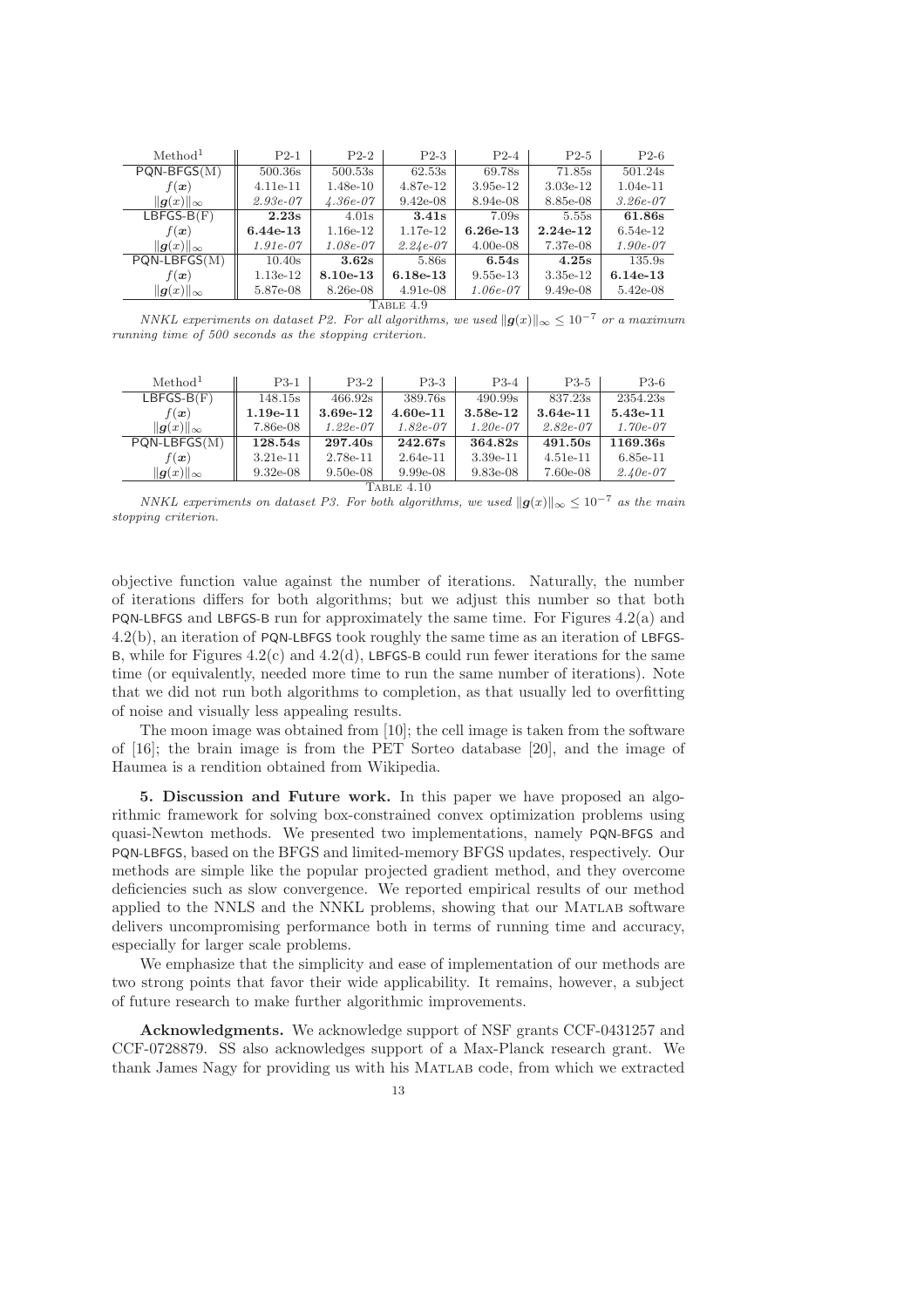

Fig. 4.1. *Deblurring example using* PQN-LBFGS *and* LBFGS-B*, from top to bottom, a blurred image of the moon, a cell, a brain, and Haumea (a dwarf planet).*

some useful subroutines.

## References.

- [1] Dimitri P. Bertsekas, *Projected Newton Methods for Optimization Problems with Simple Constraints*, SIAM Jounal on Control and Optimization, 20 (1982), pp. 221–246.
- [2] Dimitri. P. Bertsekas, *Nonlinear Programming*, Athena Scientific, second ed., 1999.
- [3] M. Bierlaire, Ph. L. Toint, and D. Tuyttens, *On Iterative Algorithms for Linear Least Squares Problems with Bound Constraints*, Linear Algebra and its Applications, 143 (1991), pp. 111–143.
- [4] Rasmus Bro and Sijmen De Jong, *A Fast Non-negativity-constrained Least Squares Algorithm*, Journal of Chemometrics, 11 (1997), pp. 393–401.
- [5] R. Byrd, P. Lu, J. Nocedal, and C. Zhu, *A Limited Memory Algorithm*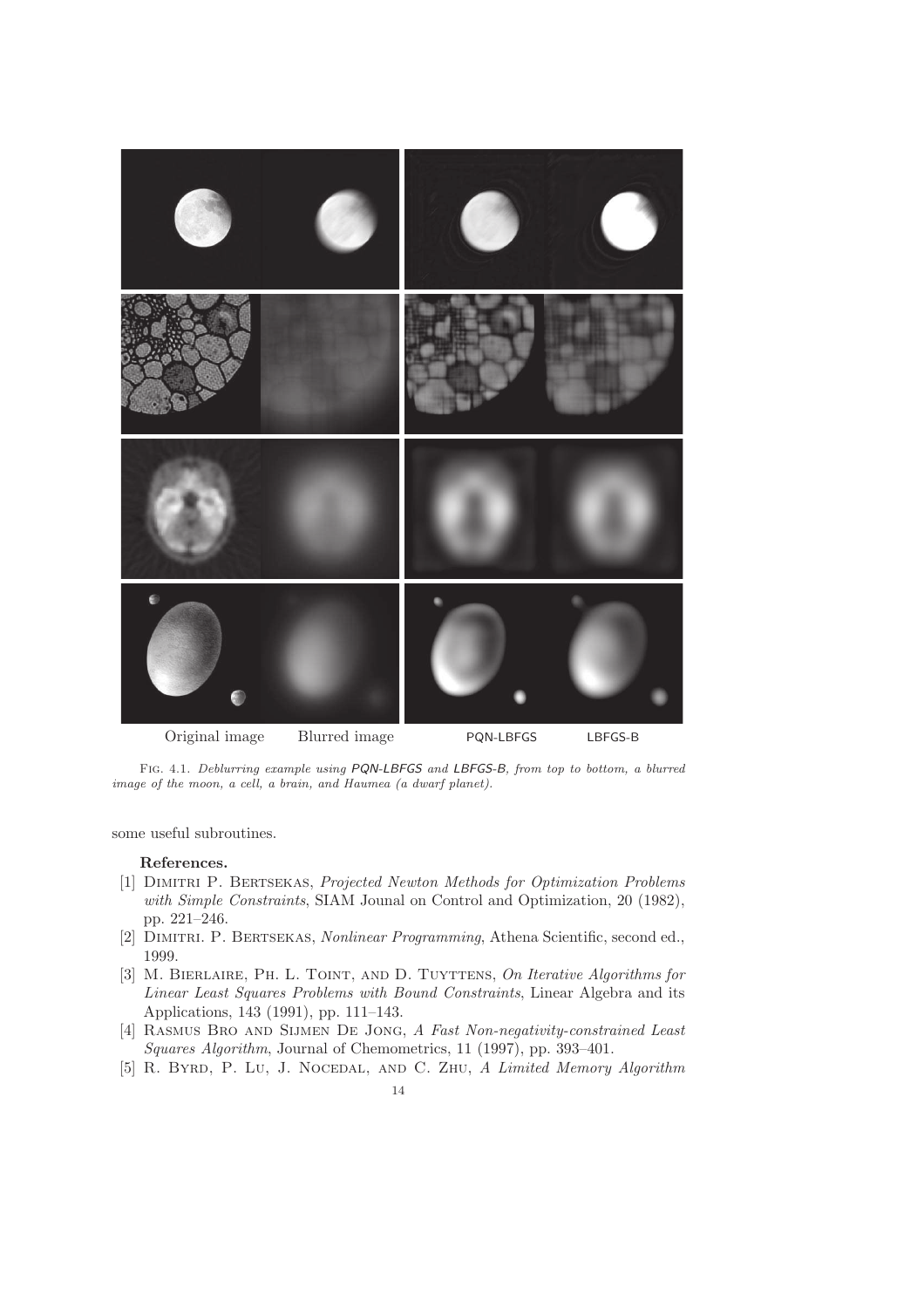

Fig. 4.2. *Comparison of* PQN-LBFGS *against* LBFGS-B *on the examples: (a) the moon, (b) a cell, (c) a brain and (d) Haumea. The objective function values (y-axes) are plotted with respect to the number of iterations (x-axes).*

*for Bound Constrained Optimization*, SIAM Journal on Scientific Computing, 16 (1995), pp. 1190–1208.

- [6] J.C. Dunn, *Global and Asymptotic Convergence Rate Estimates for a Class of Projected Gradient Processes*, SIAM Jounal on Control and Optimization, 19 (1981), pp. 368–400.
- [7] J. Fessler, *Image reconstruction: Algorithms and Analysis*, 2008. Book preprint.
- [8] Philip E. Gill, Walter Murray, and Margaret H. Wright, *Practical Optimization*, Academic Press, 1981.
- [9] H. M. Hudson and R. S. Larkin, *Accelerated image reconstruction using ordered subsets of projection data*, IEEE Tran. Med. Imag., 13 (1994), pp. 601– 609.
- [10] B. Katzung. http://www.astronomy-images.com, 2003.
- [11] C. L. Lawson and R. J. Hanson, *Solving Least Squares Problems*, Prentice– Hall, 1974.
- [12] Chih-Jen Lin and Jorge J. More´, *Newton's Method for Large Bound-Constrained Optimization Problems*, SIAM Journal on Optimization, 9 (1999),